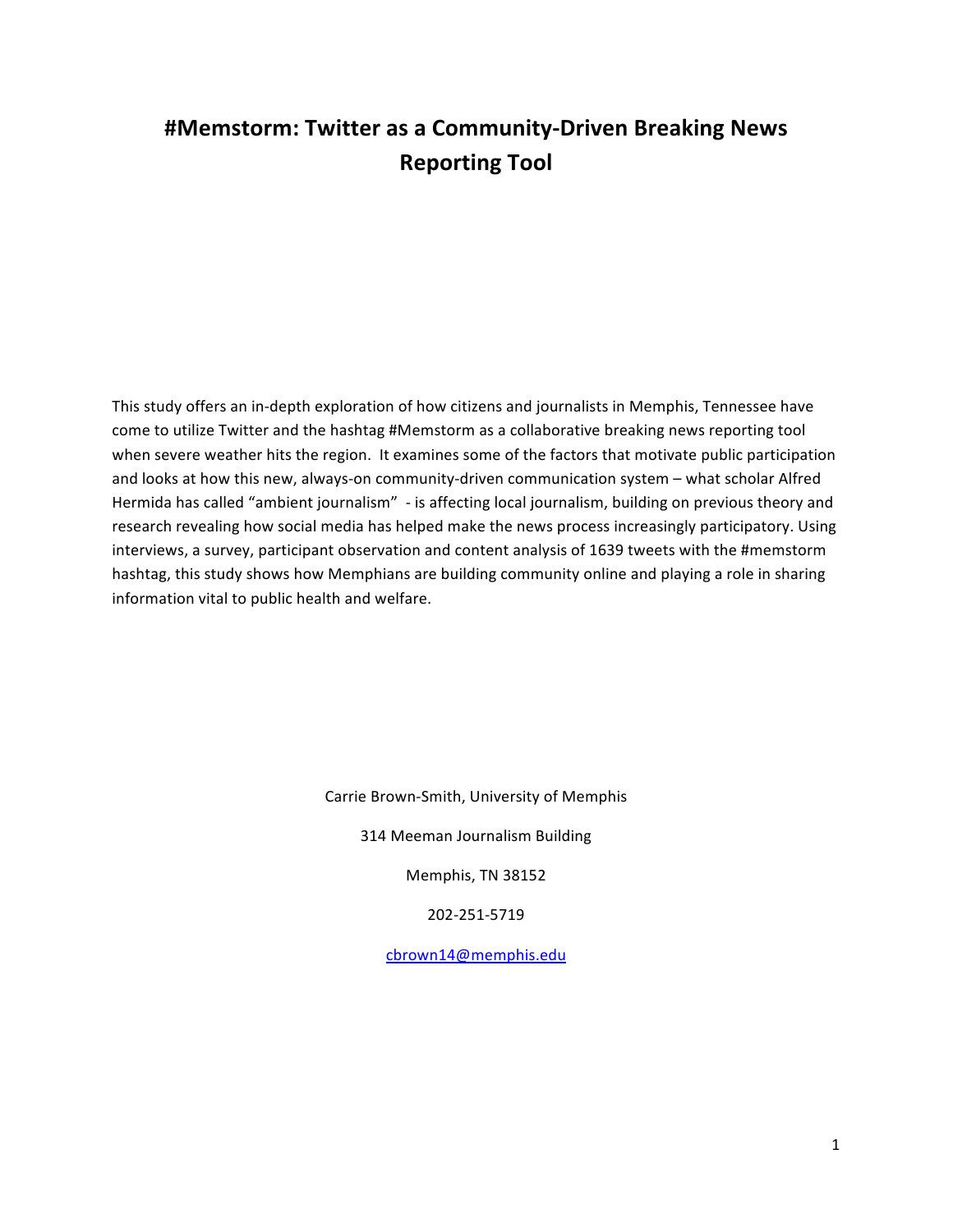# **#Memstorm: Twitter as a Community-Driven Breaking News Reporting\*Tool**

In April 2011, a series of powerful storms pounded Memphis, Tennessee and the surrounding region, driving residents not only to their television sets but to their Twitter streams for the latest information on funnel cloud sightings, flash flooding and power outages. Sirens blared and people huddled in basements and bathrooms off and on for two days, but when all was said and done Memphis was relatively lucky; the same system of storms caused much more extreme damage and loss of life in Joplin, Missouri and Tuscaloosa, Alabama.

While wild weather with torrential rain and tornados are not unusual in the Mid-South, the ability to both access and contribute to another real-time source of information in addition to the venerable local television meteorologists and other traditional news outlets is a relatively new phenomenon that exemplifies the participatory, two-way power of today's digital tools. Community members converged around the hashtag #Memstorm to share information, photos, and video on the storm and interact with others; according to data collected by Aaron Prather, a local technology entrepreneur and CEO of startup StiQRd, at the height of the storm, #memstorm impressions reached 1.4 million, with over 200,000 Twitter accounts being reached; 0.01 percent of all tweets on Twitter were being tagged with #memstorm (Howell, 2011).

Using a combination of methodological approaches, including a content analysis of 1639 tweets tagged with the #memstorm hashtag, interviews, a survey, and participant observation, this study offers an in-depth exploration of a concept described by Hermida as "ambient journalism" or an "awareness" system that offers diverse means to collect, communicate, share and display news and information,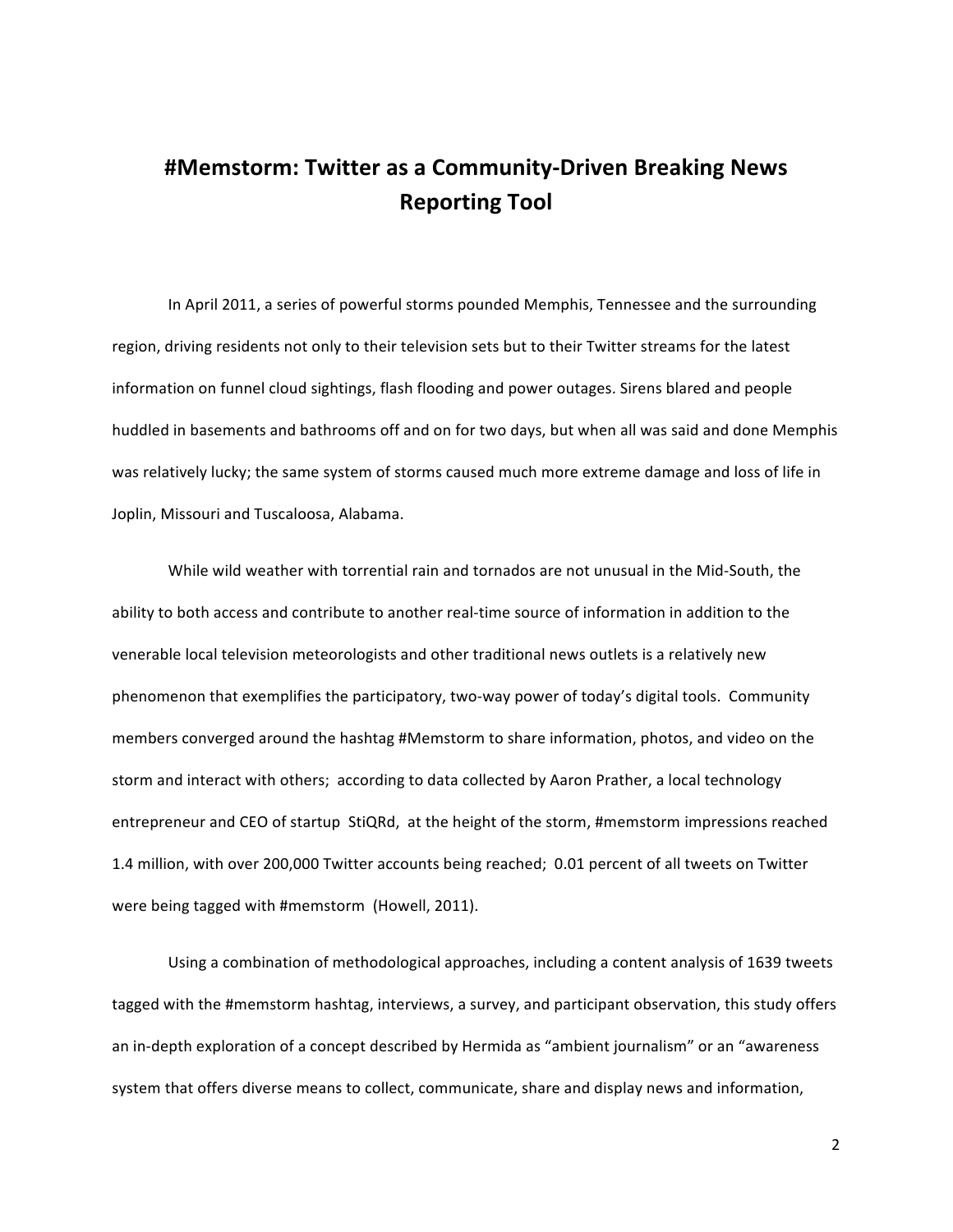serving diverse purposes" (2010: 301). This always-on communication system carries significant implications for journalists' role in society and the larger question of how a community's information needs are met in a digital world, particularly during a fast-moving breaking news situation. Journalists hoping to harness new tools to continue to play a role as sensemakers and verifiers of information, in a landscape where the public has the ability bypass them, need to understand what this growing online community is doing and what its needs, norms and motivations are. For example, during the storm, Fox 13 asked people to use the hashtag #foxstorm "so we can better monitor affected areas." The reaction on Twitter was swift and fierce; the community was already using the #memstorm hashtag and many resented an attempt to "brand" the storm response to one particular station.

This study builds on existing theory and research revealing how social media has helped make the news process increasingly participatory, expanding traditional conceptions of news and challenging the role of journalists as gatekeepers who select and edit information for presentation to the public (Singer et. al., 2011). In their book *Participatory Journalism: Guarding Open Gates at Online Newspapers*, Jane Singer, Alfred Hermida and a host of other contributors amass substantial evidence showing that "people inside and outside the newsroom are engaged in communicating not only to, but also with, one another. In doing so, they all are participating in the ongoing processes of creating a news website and building a multifaceted community (2011: 2)." By looking at one specific use case in detail, this study examines further how a community may play a role in covering itself, even outside of any deliberate efforts by journalists.

This study also expands on existing research on uses and gratifications of Twitter by examining what kinds of needs motivate public use of new media in a breaking news situation. Previous research has found that Twitter may be especially useful in comparison to other social networks for news and information (Johnson and Yang, 2009), more so than Facebook, where people go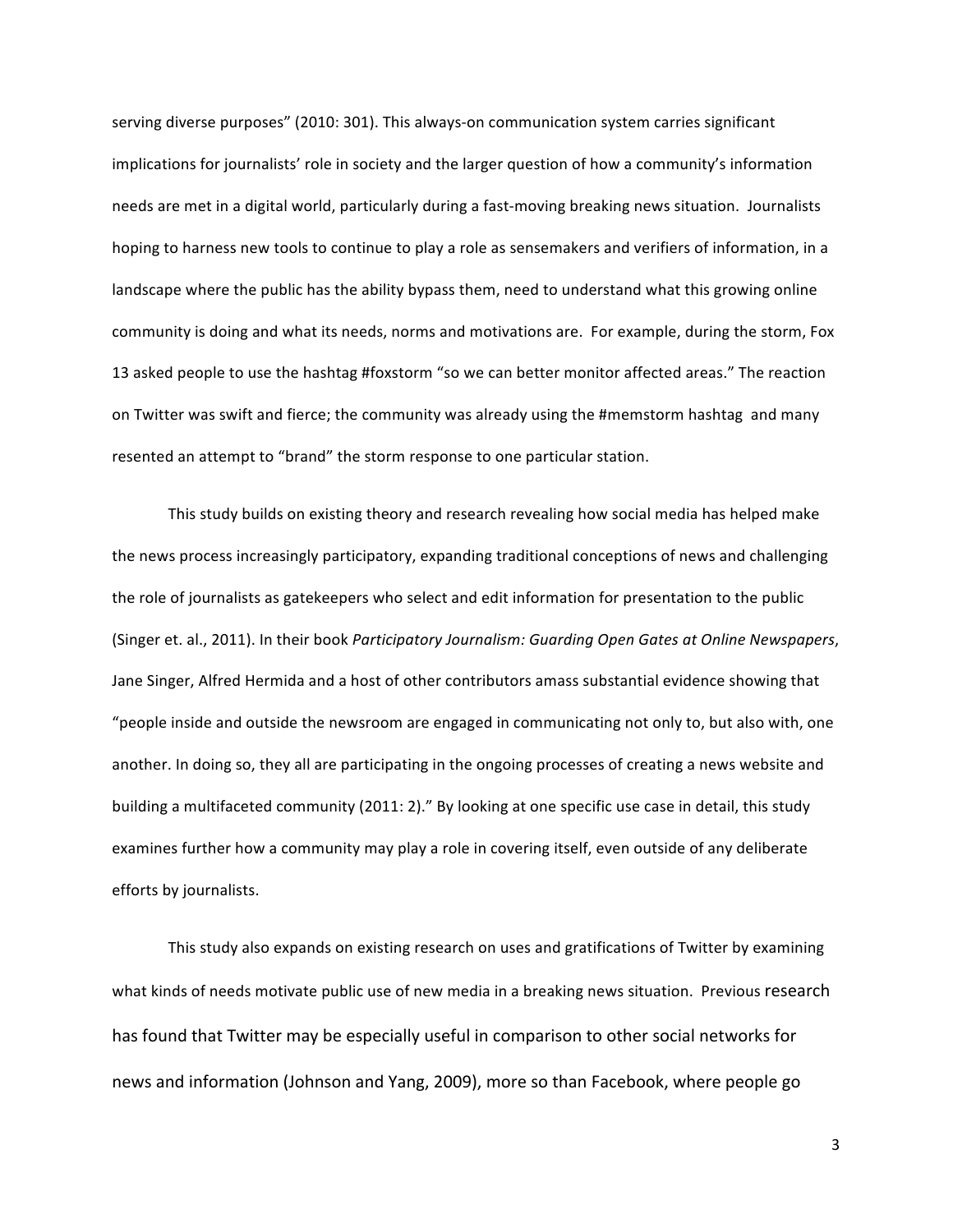primarily to connect with their friends made offline (Urista et. al. 2009; Steinfeld et. al. 2007). In addition, examines the back-and-forth among community members using the hashtag and finds that Twitter serves need to connect with others, one of four key communication need states particularly relevant in interactive new media contexts (Thorson & Duffy, 2006).

### **Literature Review**

There a growing body of academic literature on Twitter, a social network that allows users to broadcast information to others using just 140 characters, interact with each other publicly or privately, and "follow" other users, although relatively few studies have examined its implications for journalism or looked at how hashtags are used in a breaking news event. Unlike the larger and older Facebook, reciprocity is not required on Twitter; users can follow others even if others do not follow them in return. Users can share photos, videos, and links to articles or blog posts; links are often shortened to provide more space for additional commentary. About 13 percent of online adults use Twitter, a figure that has grown rapidly, up from just eight percent in 2010 (Smith, 2011). While many new users check the site infrequently or never, one-third check for new material posted by others on a daily basis or even multiple times per day (O'Dell, 2011). Twenty-one percent of Twitter users follow more than 100 people, and 16 percent now have more than 100 followers (Smith and Rainie, 2010). Edison Research also found awareness of Twitter has exploded. The percentage of Americans who say they are familiar with Twitter rose from 5 percent in 2008 to 87 percent in 2010 (Webster, 2010). Twitter users are highly mobile; 95 percent own a mobile phone and half use it to access Twitter (Smith, 2011).

Uses and gratifications theory has been the most common theoretical paradigm applied in the study of social networks thus far, as researchers exploring a still relatively-new phenomena seek to understand how audience members use social media sites like Twitter and the fulfillment they get from their media choices. Uses and gratifications theory is relevant for journalism-related research as a way to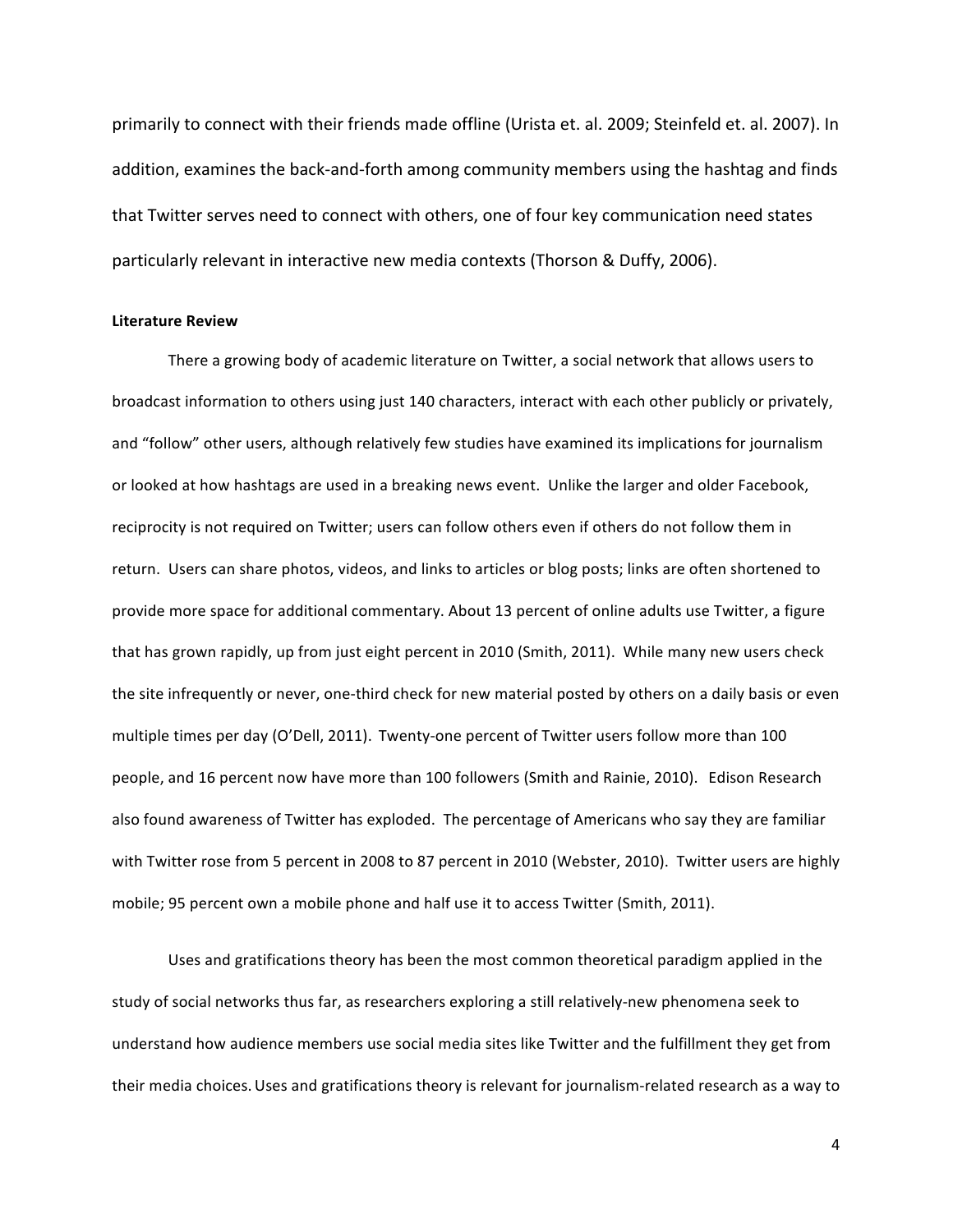understand and target their audience's needs, ultimately ensuring the best return on investment with social media.

## **Twitter and uses and gratifications**

Research on Twitter uses and gratifications has found people are using it as an important source of news" and information, although social needs remain key aspect of user motivation. One 2009 study by Johnson & Yang found people were using Twitter more for informational than social needs, a kind of "one-stop-shop" for obtaining information from a variety of sources, similar to an RSS feed. Their results indicated that "Twitter's strengths in satisfying its users lie with its ability to help users connect and communicate with many other users, while also allowing users to share their thoughts in a public forum and keep track of what other users are talking about (18)." Subjects reported that Twitter served as a filter, allowing them to easily access information recommended by friends or trusted contacts. Aberran et. al. (2010) found similar results in a study of Latino youth on Twitter. When young adult Latinos singled out uses of Twitter from Facebook and MySpace, Twitter emerged as the clear leader for accessing news and information.

Of special relevance to this study given its focus on using Twitter in the context of a local breaking news story, Naaman, Becker and Gravano (2011) found that Twitter serves as what they called a "social awareness stream" and noted that although it enables the possibility of far-flung global connections, it is especially useful for offering local information, because most users tend to be connected to a significant number of people from their geographical area. They also found that in a breaking news event, users tended to, not surprisingly, focus more on information transmission than conversation with other users.

Hughes, Lee, and Palen (2009) also examined Twitter use during major news events or crises with a content analysis of tweets from the Republican and Democratic National Conventions as well as Hurricanes Gustav and Irene. Their findings matched the previous study in that during a crisis, Twitter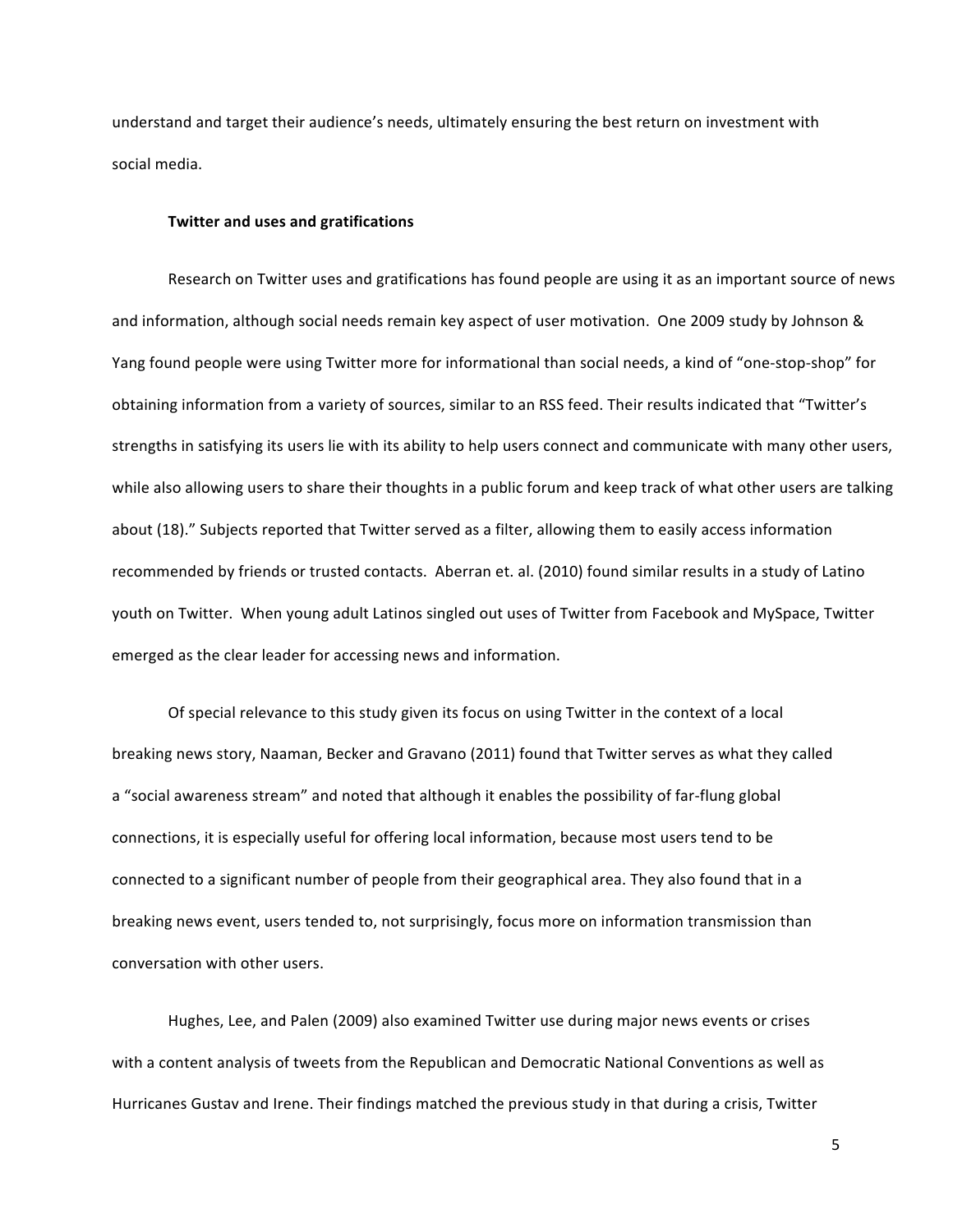users are focused on broadcasting information as opposed to interacting with others. Interestingly, Twitter users who joined during this kind of breaking news event are more likely than others to become long-term users, suggesting that these users found substantial utility in Twitter and may have formed meaningful connections that they could then build upon. They also found that general Twitter use over time has evolved to include more information sharing; in 2007, just 13 percent of Tweets included a URL taking the user to additional information, while two years later in 2009, 24.7 percent of tweets contained a URL. During the two hurricanes, for example, fully 50 percent of all Tweets contained a link. Indeed, social networks have become key drivers of traffic to Web sites through shared links. Pew Research Center reported 55 percent of Twitter users share links to news stories, and about one in 10 do so at least once a day (Smith & Rainie, 2010).

Similarly, search-based ad network Chitika conducted a study that found news is important to Twitter users (2010). They looked at all of the Web sites in the company's network that received traffic from Twitter and found 47 percent of those sites were news-related; technology and celebrity/entertainment sites accounted for 10 percent, movies six percent and how-to articles four percent. A study by Barracuda Networks, a Web security company, described Twitter as "more news feed than social network," finding the majority of Twitter users follow others but do not post messages themselves (Pepitone, 2010). However, uses may be shifting. More recent research indicates people are becoming more active in sharing information themselves on Twitter (Sysomos Inc., 2010).

In addition to serving as an important source of news and information, Twitter also satisfies needs for connection and can build a sense of community, studies show. Crawford (2009), boyd, Golder and Lotan (2010) and Chen (2011) found that Twitter users can develop a deep sense of connection to others, including those that don't post often themselves but instead primarily listen and consume information. Chen (2011) found that the more hours per week you spend on Twitter, the more camaraderie or connection you feel to other users, a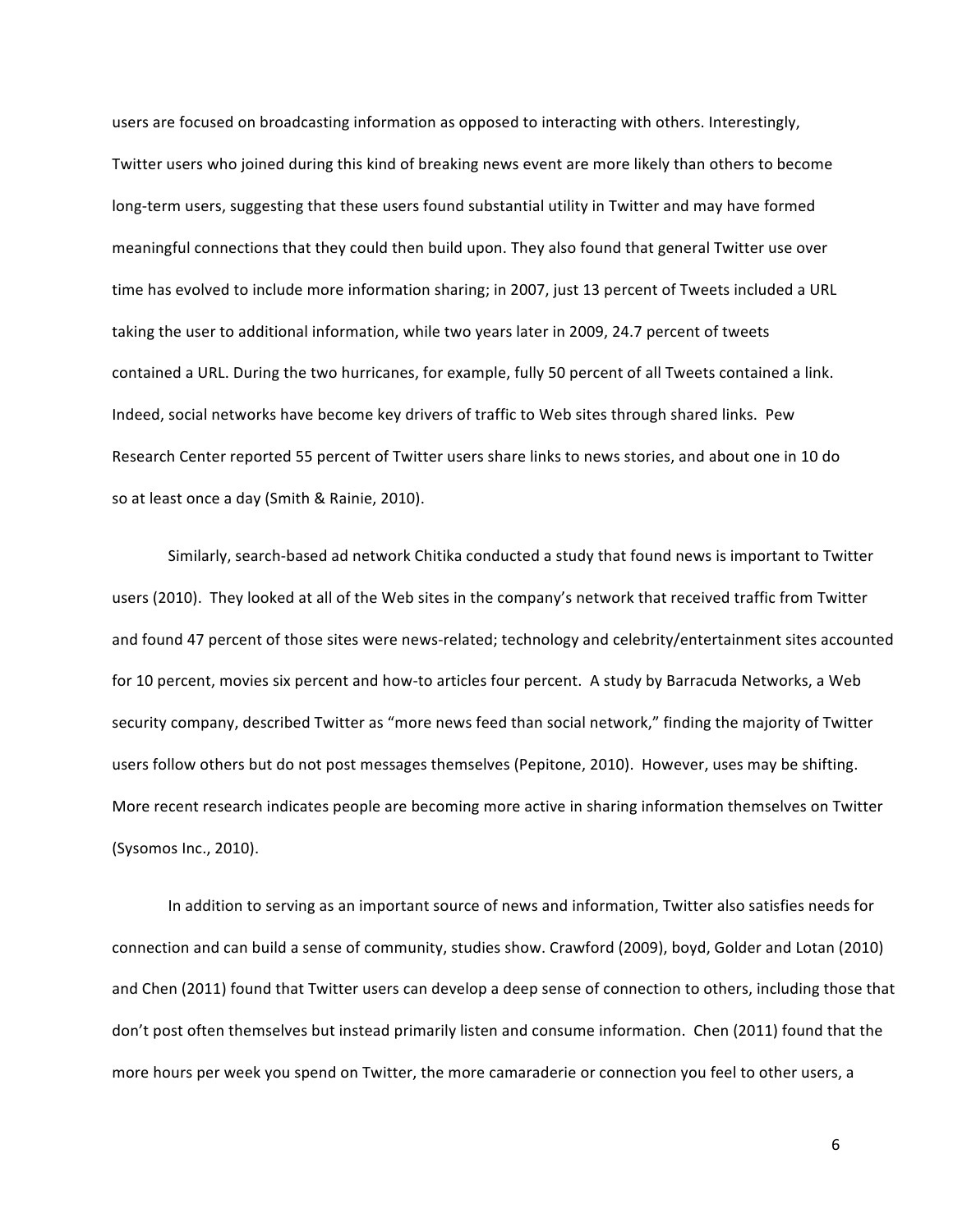finding that held true across gender, age and other demographic categories. Boyd, Golder and Lotan (2010) describe Twitter and particularly the practice of retweeting other users, often with additional commentary added, as a kind of "distributed conversation," writing, "whether participants are actively commenting or simply acknowledging that they're listening, they're placing themselves inside a conversation. Even when they are simply trying to spread a tweet to a broader audience, they are bringing people into a conversation" (7). Crawford (2009) found that Twitter often provides a kind of steady background of messages that are scanned periodically throughout the day, and that "this process of background listening is critical to the sense of affinity generated in these spaces; access to the minutiae of a person's life is something normally reserved for family, close friends and lovers" (531). When looking at why people retweet messages, the boyd, Golder and Lotan (2010) study found that in addition to the desire to share information, various social needs for connection were paramount. They found that the main reasons people retweet include: To spread information to a new audience, to entertain or curate the best information, to comment on somebody else's tweet and start a conversation, to make one's presence as a listener visible, to validate another person's thoughts, as an act of friendship or loyalty, to support less popular/less recognized people or topics, to gain followers and seek reciprocity, or to save tweets for later personal access.

A study that examined the use of Twitter to raise money and awareness of post-earthquake Haiti found that, more than self-expression, users are primarily interested in belonging or connecting with a community of like-minded supporters, as well as promoting involvement and personalizing issues in a way that allows them to declare their individual commitment in a public way (B. Smith, 2010). Retweets were more dominant in this study than personal messages, "enabling users to build off others' commentary and network on relief efforts" (332), therefore representing a kind of collaborative effort.

## *Twitter'and'journalism*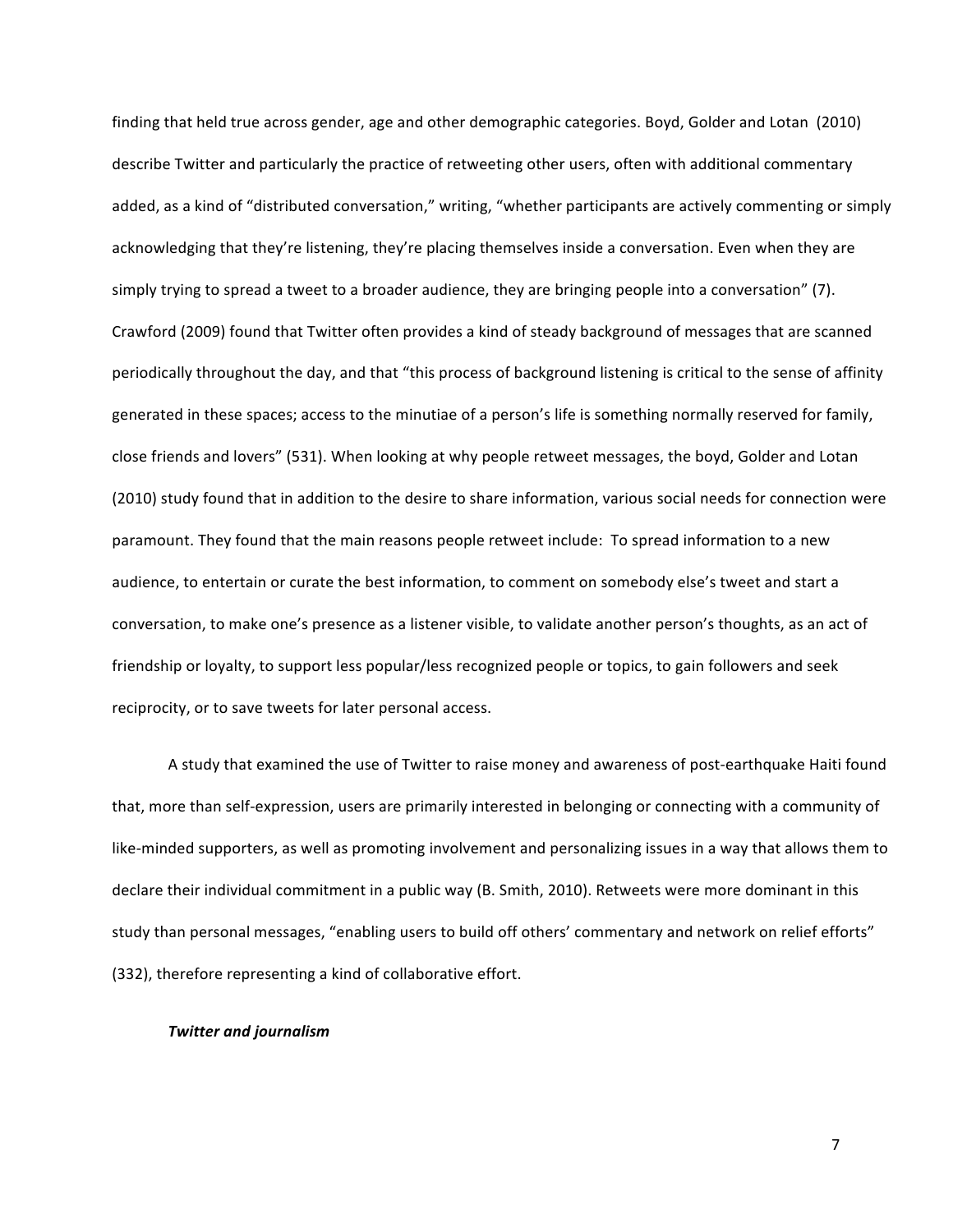Hermida (2010) has described Twitter as a form of "ambient journalism." News today is all around us, all the time, often held in our hands in the form of a mobile device, but we are also not simply receivers of this news but also contributors to it as we go about our day and share observations and information with the world. The growing volume of Tweets creates a system that helps people maintain awareness of each other and what is going on, and while each individual tweet may not demand much attention or cognitive effort, taken as a whole, it can serve as an important early warning system. He argues that journalists still must play a role in helping the public filter these disparate bits of news and bring it meaning and context (Hermida, 2010).

Research has documented how social media and interactive websites have enabled the creation of "active recipients" of news who are now more likely to take advantage of the two-way nature of these technologies to participate in the news process (Singer et. al. 2012). However, while individual journalists and news organizations have embraced Twitter (Ahmad, 2010; Farhi, 2009), they have only just begun to take advantage of its capacity for interactivity, instead hewing to more of a broadcasting model (Messner and Eford, 2011). Shovelware, or news content taken from news organization's websites with little customization for Twitter, dominates, and few have embraced the communitybuilding possibilities (Messner and Eford, 2011). For example, a content analysis of tweets from local television news accounts that stations are primarily using it to share news, especially breaking news, with relatively little promotion or interaction; interestingly, they found a positive relationship between the amount of interactivity and the number of followers but noted that engaging did come at a cost of lower overall tweet output (Ferguson and Greer, "Using Twitter for Promotion and Branding" 2011). A similar study of radio Twitter accounts also found that news stations were primarily offering followers a feed of news, although they noted that many of these accounts did have a lively and "human" feel to them (Ferguson and Greer, "Local radio and microblogging," 2011). A study of Twitter use by business journalists also found that few were using it to find sources or story ideas (Lariscy et. al., 2009).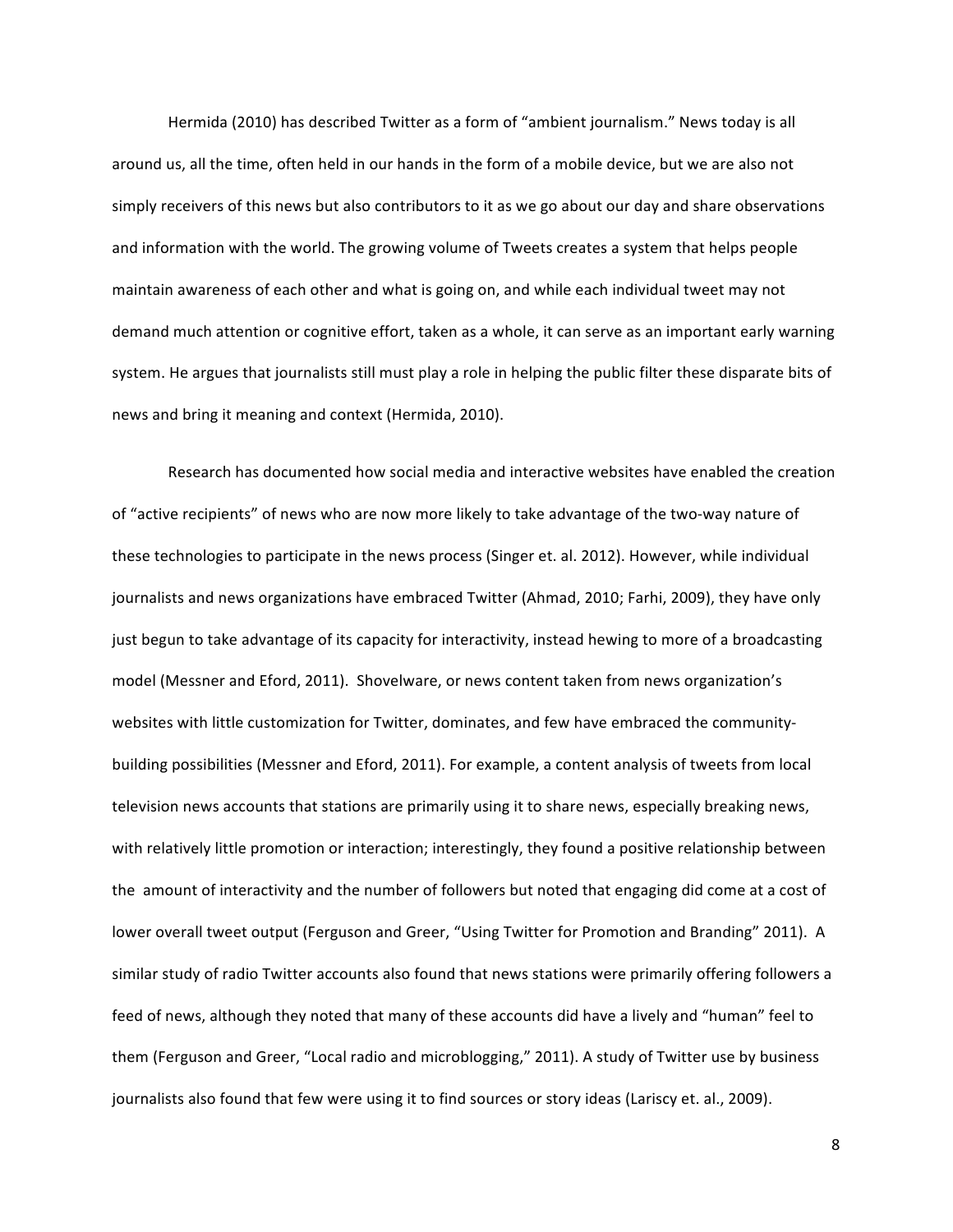Few studies have looked at the credibility of information found on Twitter, but one that did bodes well for journalists, at least those who are well-established on the site with a complete bio and a history of consistent Twitter use. It found that users are poor judges of truthfulness based on content, instead relying on peripheral cues like user name, image or bio, as well as reputation, or whether it is somebody a user has heard of before. The importance of these kinds of cues make having an established news brand as part of your bio helpful to telegraph believability. Also rated high in credibility are people with influence, as measured by follower counts, or topical expertise, as established by a history of ontopic tweeting, advantageous for a consistent beat reporter. Rated lowest in credibility were tweets with non-standard grammar, another advantage for seasoned professional journalists.

Although little other academic research has yet explored the phenomena of using Twitter and/or hashtags as a community reporting tool, other communities and news organizations have embraced them as well, although unlike #memstorm, which was driven by members of the community, in other places it was the journalists that took a leading role in promoting the hashtag use. The Portland Oregonian may be the first; it used Twitter in late 2007, which Twitter was new and had barely 500,000 users nationwide, during major storms to post its own links and aggregate citizen tweets about flooding and road closures (Farhi, 2009). The Herald in Everett, Washington did something similar with the hashtag #waflood during flooding in its area (Farhi, 2009) and The Oklamoman newspaper uses #okstorm for weather alerts (Kulicke, 2011). Writing in American Journalism Review, Paul Farhi of the Washington Post said that Twitter works best in situations in which things are happening fast and the traditional media can't assemble all the facts at once, and noted that it works well as a kind of early warning system and as a way of helping to spot trends (2009). "Twitter attracts the sort of people that media people should love – those who are interested in, and engaged with, the news," he wrote (2009: 30).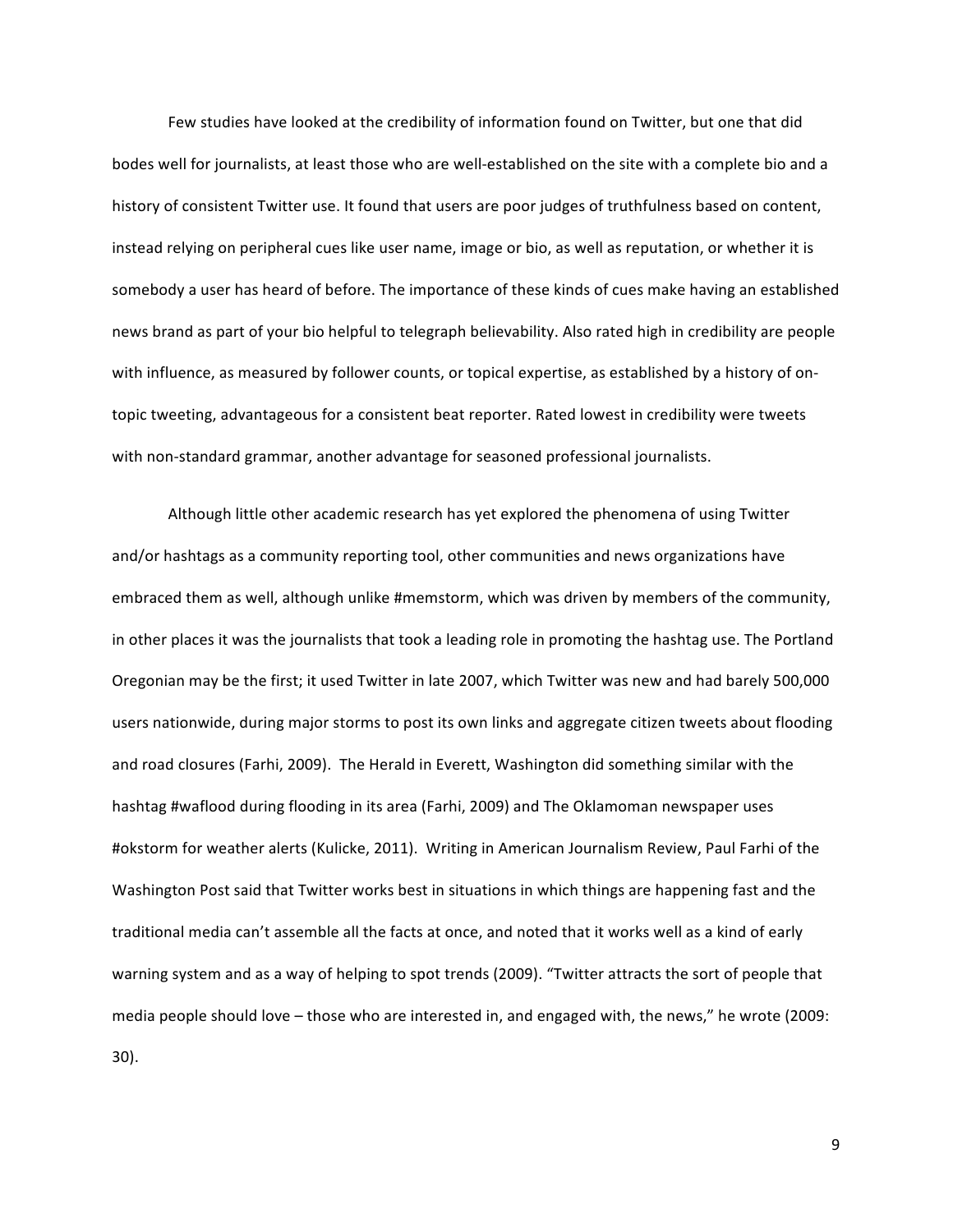This study will seek to answer the following research questions:

- 1. How did the hashtag come into use in Memphis as a way of reporting on the storm?
- 2. What are some of the uses & gratifications of Twitter use during a breaking news situation such as #memstorm? What motivates the public to participate?
- 3. How is this new system of "ambient journalism" affecting local journalism? What kinds of ongoing role can journalists play in this increasingly participatory, always-on news environment?

#### **Methodology**

In order to investigate a relatively new phenomena that has not been extensively documented, this study employs multiple methodologies, thereby enhancing internal validity through data triangulation (Mathison, 1988). This study includes a content analysis of 1639 tweets tagged with the #memstorm hashtag, interviews, a survey, and participant observation. Data from each of these sources were analyzed for corroboration as well as inconsistency or contradiction (Mathison, 1988). The inclusion of qualitative measures offers a more in-depth and open-ended exploration of ways in which this hashtag was utilized and the motivations of participants, and allows for the discovery of possibly unexpected themes.

First, a content analysis of 1639 Tweets tagged with the #memstorm hashtag during the height of the severe April 2011 storm was conducted. The Archivist is a Windows desktop application that archives tweets based on the search operator entered and exports them to an Excel file for systematic analysis. Once a search is begun for a specific search term such as #memstorm on Archivist, it will continuously monitor that search term over time, refreshing every 10 minutes. Tweets were collected between 10:27 pm on April 26 through 5:24pm on April 27, when the storms finally began to dissipate. All tweets were coded by the same person.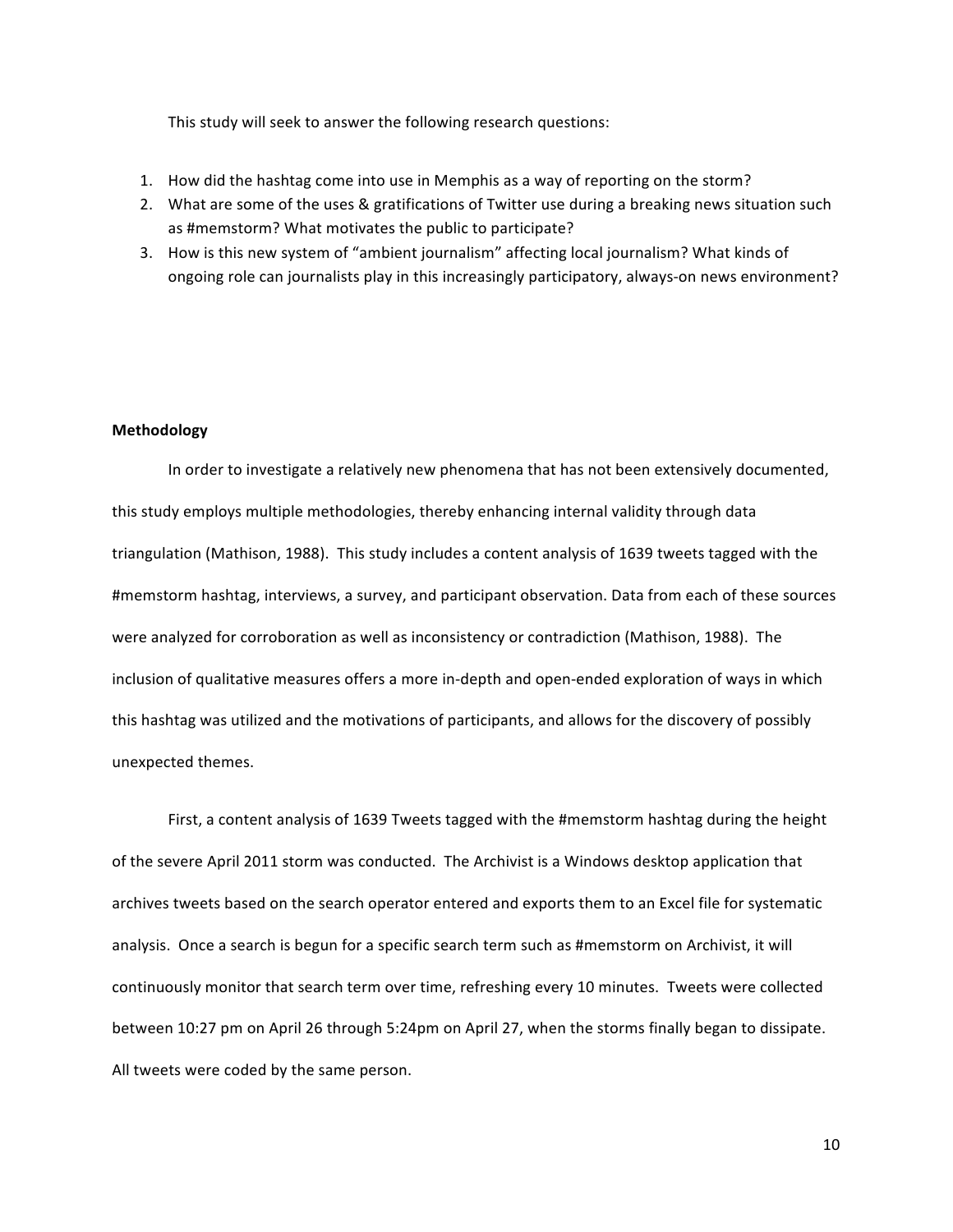Tweets were initially coded as being from journalist or non-journalist accounts, based on Twitter bios and in many cases, Twitter usernames that include the name the news organization. Then they were sorted by regular tweets, retweets (users can share others' tweets with their own followers, designated by an "RT" in front of the Tweet), and replies to other users (designated by an @ sign in front of a Twitter user's username). Finally, the tweets were categorized in the following manner: Witnessing, or tweets including direct observations of weather conditions in the user's area, often including photos or videos; general news or information related to the storm (this category was then subdivided by the source of the information: television/radio, newspapers, an independent weather source such as MemphisWeather.net or the National Weather Service, or an undermined source; the number of Tweets containing a link to a website or article with additional information was also quantified in this category); making a joke/using humor; expressing fear or another emotion such as being fed up with the near-constant severe weather; asking a question of other users/crowdsourcing for information, and other. Additional unexpected categories that emerged during the analysis were Tweets praising journalists and television meteorologists for their efforts to inform the public during the storm, and tweets related to the use of Twitter or the hashtag, which included a number of Tweets discussing the controversy that ensued when the local Fox affiliate attempted to promote the #foxstorm hashtag, upsetting some users who felt that branding the storm to a specific station was in violation of Twitter's community spirit. The codebook can be found in Appendix A.

The second phase of the study involved nine in-depth interviews conducted primarily face to face, although one interview was conducted via email at the request of the interviewee, whose schedule did not permit a sit-down interview.

Interviewees were selected on the basis of their prolific use of the hashtag or their role as local social media influencers who helped initially spread the concept of using the hashtag during severe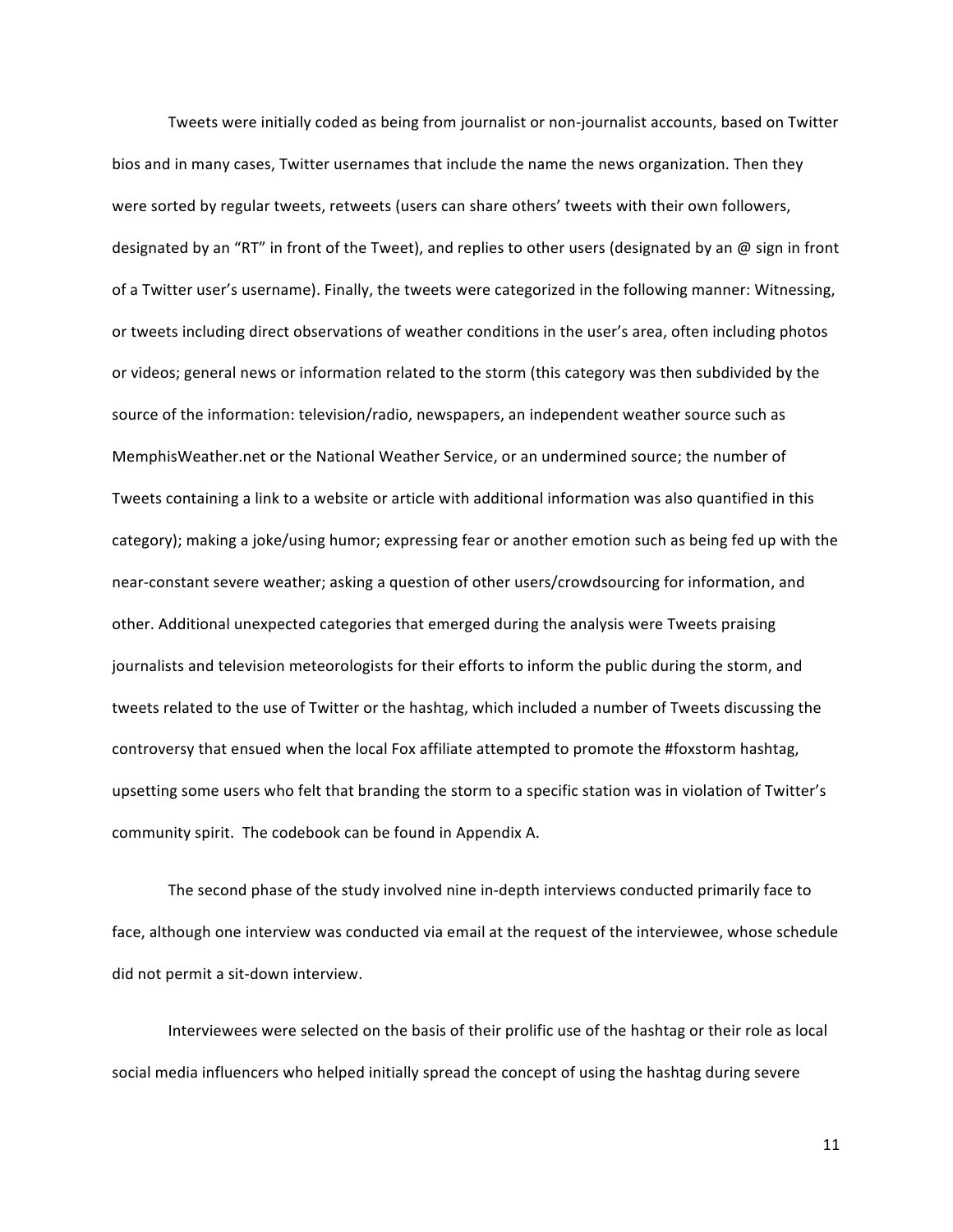weather. To identify prolific Tweeters, on April 26, 2011, the first night of what ended up being a twoday series of storms, a list of the top Tweeters by number of Tweets sent using the hashtag was compiled, also using the Archivist program. Interviews were requested from the top five; one of them was unavailable. Interviewees also included the person widely credited with initially coming up with the hashtag, a local entrepreneur who spoke about it at Ignite Memphis in February 2011, a few weeks before the major April storms. Ignite is an event held in over 100 cities featuring short, five-minute speeches. Interviewees also included some of the most prolific journalistic hashtag users from both print and broadcast media and one independent meteorologist who runs a local weather website. Interviewees were also asked for recommendations on people to interview who they felt were particularly active #memstorm tweeters in order to further diversify the sample. Interview questions can be found in Appendix B.

The third element of the study was an online survey. The survey link was distributed on Twitter using the hashtag. This ensured that not only the researchers' followers would see the survey link, but also everyone who was following the hashtag. The link was Tweeted during a storm to increase the likelihood that others would see it, although the survey period did not coincide with any extreme weather events such as a tornado or other life-threatening situation. The Commercial Appeal, the metropolitan daily newspaper, also Tweeted a link to the survey, further increasing its reach, as did the independent local meteorologist, who has over 4,000 followers on Twitter, and the local Fox meteorologist. The researcher also sent a link to the survey directly to as several who were observed to be heavy hashtag users to further encourage their participation.

The survey included several open-ended, long answer questions to better gauge a relatively new phenomenon, to encourage a richer, more in-depth response and avoid pre-imposing categories that may not accurately capture participants' experiences. Participants were asked to describe the ways in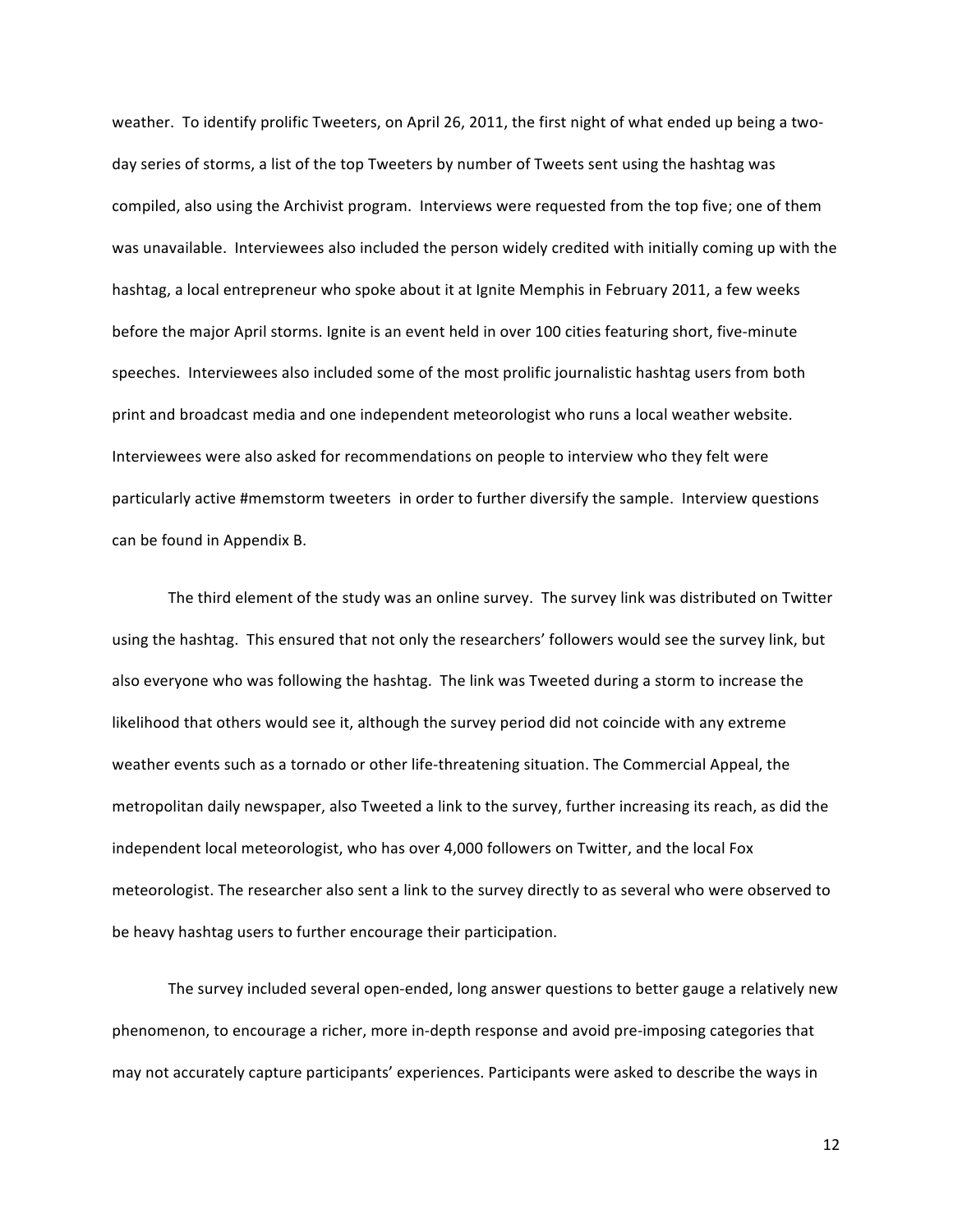which they used the hashtag, how they initially found out about the hashtag, what the advantages and disadvantages of Twitter are for a breaking news event like a storm, what they feel the role of journalists should be in using the hashtag, and if and how they feel the hashtag may create or enhance a sense of community and connection among local residents. Basic demographic data including gender, race and age and educational attainment was also collected. A total of 34 surveys were completed and returned. Because the survey technique involved a snowball sample, a response rate cannot be calculated. The survey instrument can be found in Appendix C.

Finally, the study had participant observation component. The author took detailed field notes while actively participating in using the hashtag during the storm and curating some of the best information from Twitter and other social media sources such as Flickr or YouTube using the Storify tool. For many hours during the storm, the researcher continuously monitored the hashtag, occasionally contributed to it by sharing direct observations about neighborhood weather conditions, and selected some of the most valuable or interesting Tweets for the Storify collection, a time-intensive and immersive process. As in all studies involving participant observation, being an active part of the phenomena of interest can induce bias, but having an "insider" status can also increase validity; Yin (2003) wrote that one of the skills of a good researcher involves being able to bring expert knowledge to bear on the case. Being an active participant allows the researcher to better understand the nuances of user motivations, and assisted in shaping the interview and survey questions as well as the codebook.

## **Results**

Analysis of the data collected utilizing all four methodologies revealed the following answers to the research questions.

*R1:'How'did'the'hashtag'come'into'use'in'Memphis'as'a'way'of'reporting'on'the'storm?*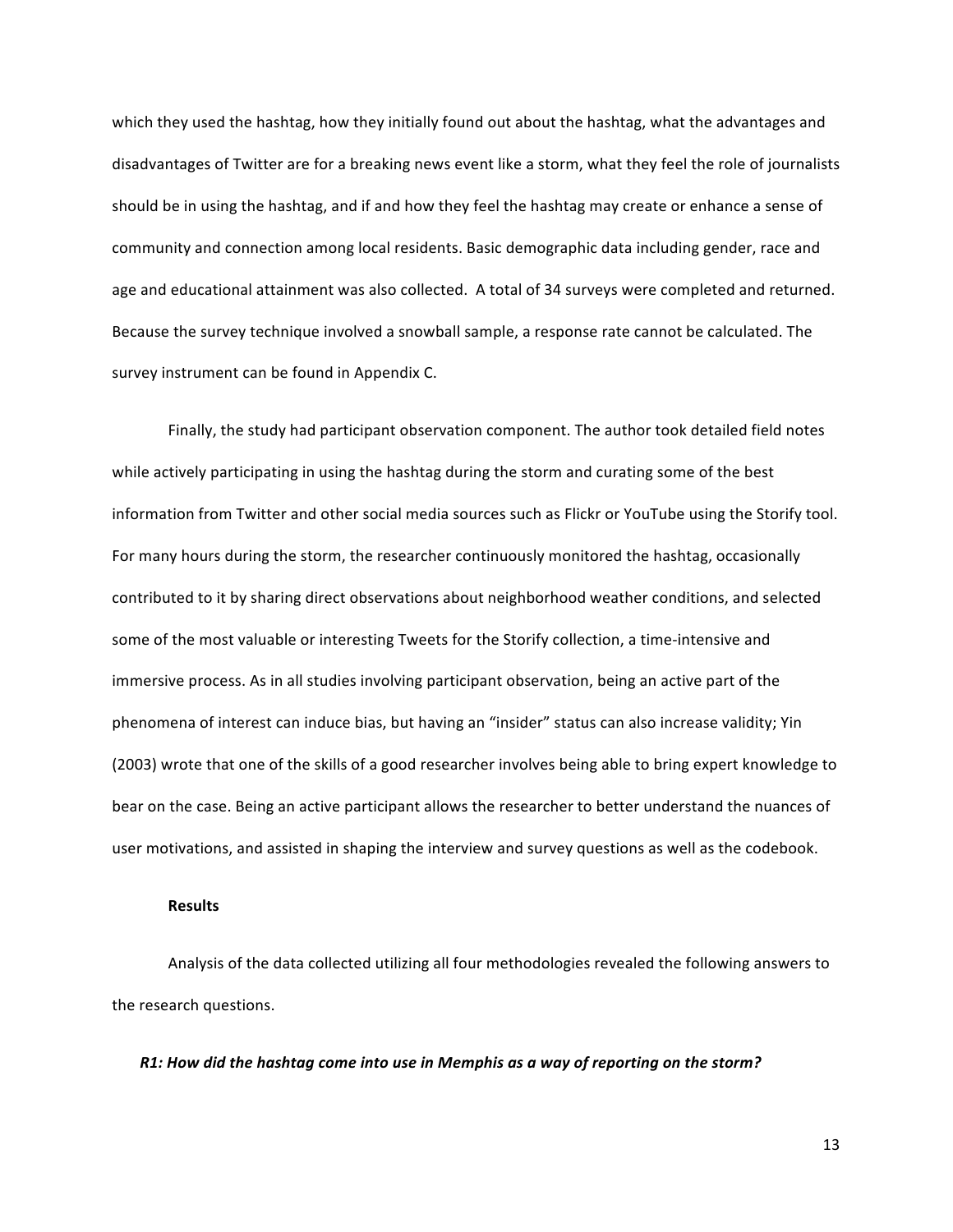The #memstorm hashtag was first suggested by local entrepreneur Aaron Prather, who urged Memphians to adopt it during a five-minute speech at the event Ignite Memphis in February 2011. Prather said that he got the idea while driving home during an unusually significant snowfall in Memphis. The radio wasn't giving him enough localized information, and, increasingly frustrated, he said, "I was thinking man, if we had a hashtag on Twitter, I could find out where the wrecks were, which streets were open, which were closed, and it would be a lot easier for me to get home."

Prather told the Ignite audience that the hashtag would help to centralize storm-related information, allowing people to easily track unfolding events from a single source, and would enable more people to add to the story with eyes and ears on the ground.

The timing was impeccable, as just a day after the Ignite event, Memphis was hit with a storm, and the hashtag first came into public use, as both interview data and participant observation reveal. The owner of a local marketing firm with more than 29,000 Twitter followers as of this writing was in the audience at Ignite and started using the hashtag during this storm, and several interviewees noted that her substantial following helped spread the word quickly. Another early adopter was an independent local meteorologist who was trained at the National Weather Service and now operates a forecasting website. One interviewee said, "It really took off when he embraced it. He gave the #memstorm hashtag authority and legitimacy. If it was not for [him], I think there was a risk it could peter out. But having an expert come in and join the conversation gave it legs." Toward the end of this first storm, two local television stations, WREG-TV Channel Three and WMC-TV Channel 5, were observed beginning to use the hashtag.

Thus by time of the two days of near-constant tornado watches and warnings on April 26 and 27 of 2011, the hashtag was already in use by a influential group of Memphis Twitter users, as measured by follower count, and was poised to explode in use.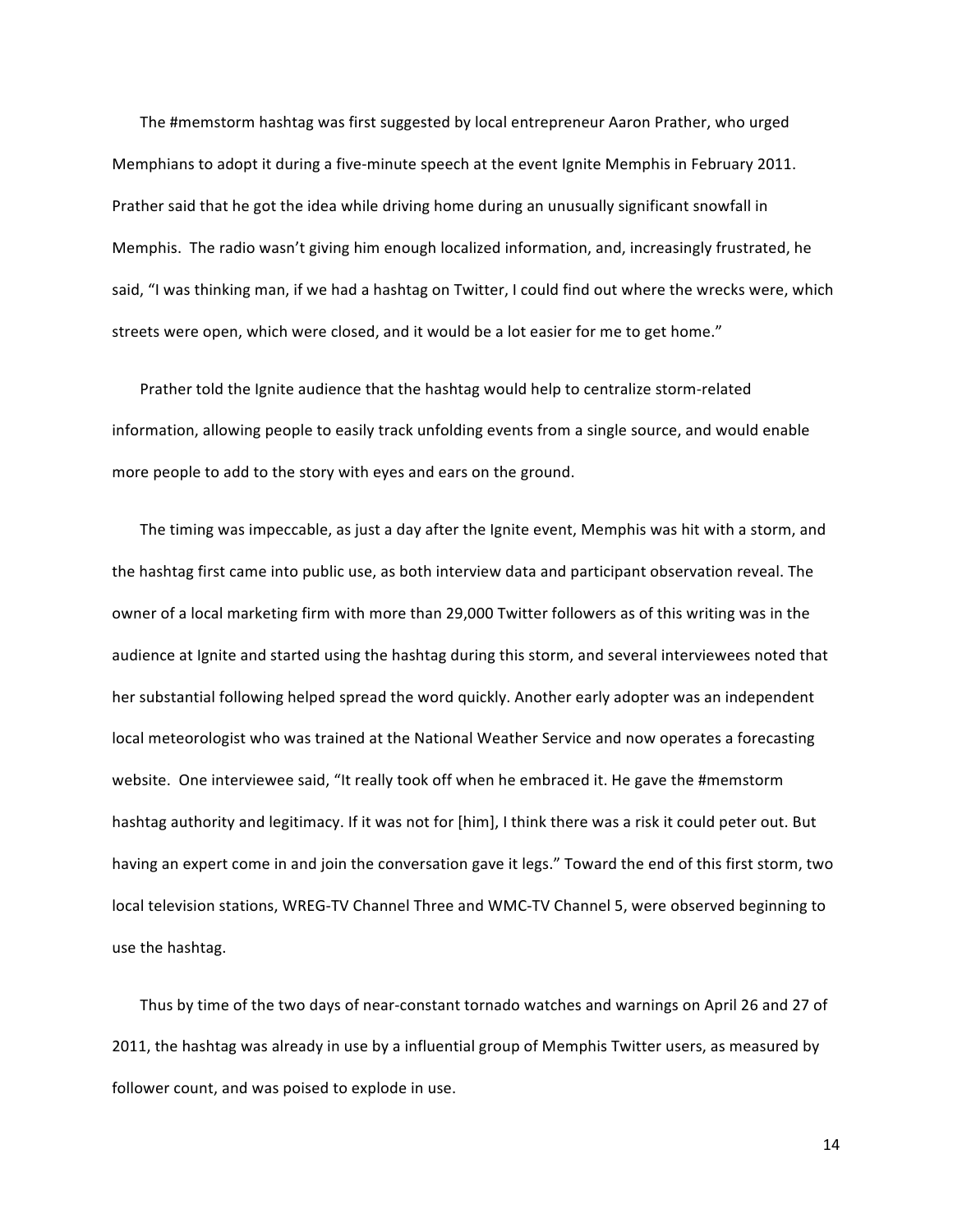The majority of survey respondents (16) said that they found out about the hashtag when they noticed others in their feed using it, showing how a hashtag can easily spread virally as more and more people begin using it; nine specifically mentioned the local independent meteorologist as one of the first places they had noticed it.

As noted earlier, on April 26, the meteorologist at the Fox affiliate, Joey Sulipeck, asked followers on Twitter to tag storm information with #foxstorm. Sulipeck later said on Twitter that it was not his decision and that it had actually been tweeted from his account while he was on air by another employee at the station. Brittany Fitzpatrick, then a graduate student at the University of Memphis, used the Storify social media curation tool to collect over 90 Tweets, the vast majority of which criticized Fox for its to attempt to brand the storm when the community had already come together to establish a common hashtag (retrieved March 18, 2012 from http://storify.com/britfitzpatrick/my-fox-memphiscreates-social-media-disaster). For example, Twitter user "TheFireTracker2" wrote of #foxstorm: "when business branding collides with common sense." User "BrennanSomers" wrote: "If u use #foxstorm you've clearly missed the point of community involvement in #memstorm." A few, however, came to Sulipeck's defense. Those supporting Sulipeck were less focused on the merits of either hashtag and more focused on chiding other users against being "mean" in their criticism of the local meteorologist or said they did not care enough to make a fuss about it. Following the controversy, Fox stopped attempting to promote the branded hashtag.

Even though the collection of Tweets for the content analysis began a few hours after this controversy erupted, it was still reverberating, and continued to even a day later. Fourteen tweets, 16 retweets, and 21 replies all mentioned the #foxstorm controversy, in a similar vein to those described above. When the survey was conducted nearly a year later, four respondents still remembered and mentioned the #foxstorm controversy unprompted, describing it as contrary to the community spirit of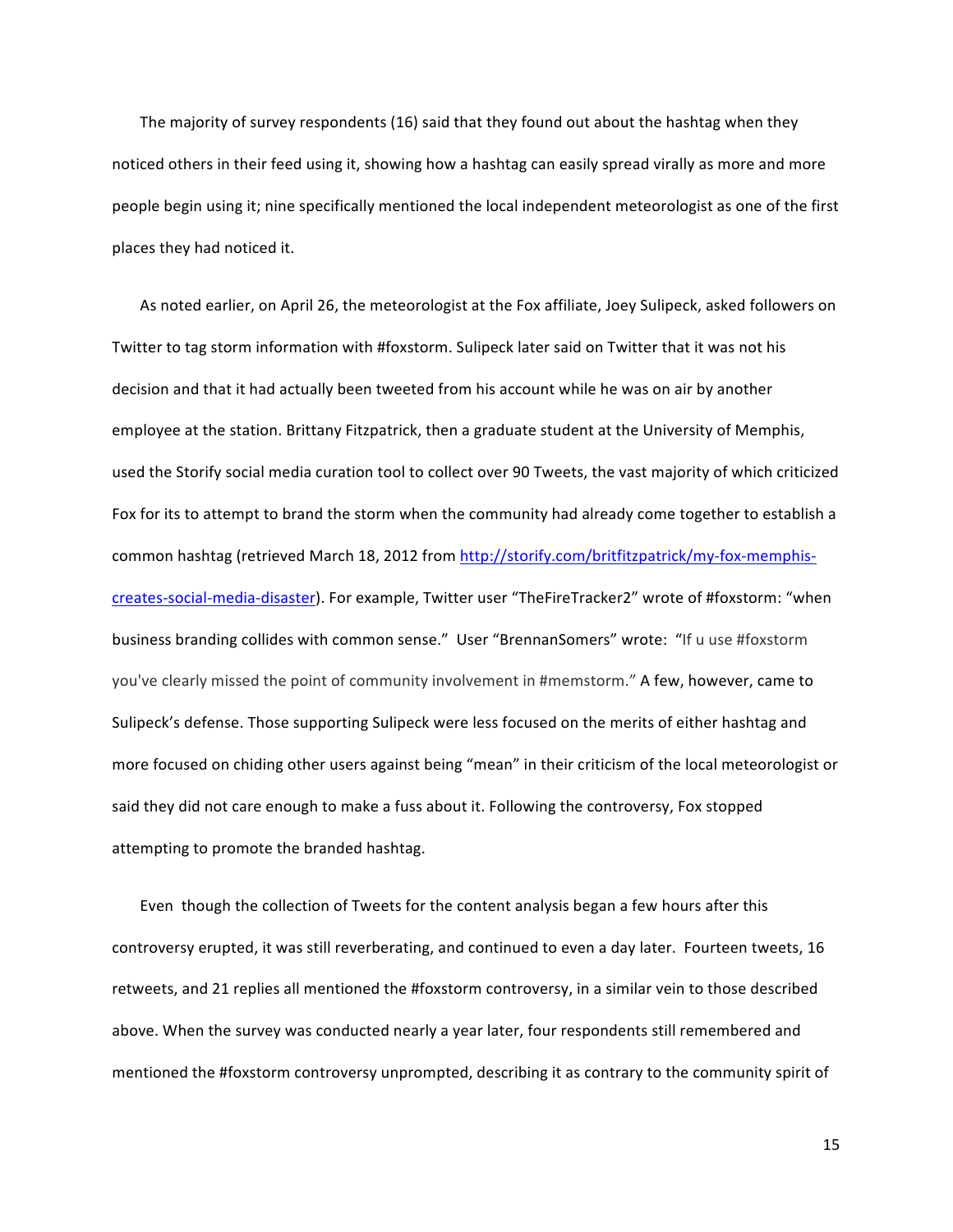#memstorm. For example, one survey respondent wrote, "As seen in the case of the #foxstorm hashtag, trying to branch off for personal gain contradicts the purpose of having the community in the first place."

# *R2:'What'are'some'of'the'uses'&'gratifications'of'Twitter'use'during'a'breaking'news'situation'such'as' #memstorm?'What'motivates'the'public'to'participate?'*

Not surprisingly, the primary motivation for using Twitter during a severe weather situation is to get and share news, particularly real-time, neighborhood-specific information of the kind mainstream media may have difficulty providing at scale, particularly in a major metropolitan area spread over a large geographic area. Other popular uses of Twitter documented in other research, such as entertainment or passing time (Johnson and Yang, 2009), fade in importance when actionable information about what to expect and prepare for becomes of utmost importance in a threatening weather situation. Secondary motivations for using the #memstorm hashtag included connecting with others and building a sense of camaraderie or community online, which survey and interview respondents said helped to soothe fears during a dramatic event. To a lesser degree, using the hashtag did offer some entertainment for some folks who sought out Twitter to make, read or share jokes about the storm or its local television coverage. Fourth, some people used Twitter to ask questions and solicit specific kinds of information from others. Each of these uses and gratifications will now be explored in greater depth.

#### *Sharing'and'receiving'news:'Direct'observations'and'more'general'information*

All four methodological approaches confirmed that the primary use of the hashtag, was, as expected during a breaking news event, sharing and receiving news and information. Content analysis of #memstorm Tweets revealed the popularity of an activity once primarily reserved for journalists: Sharing direct observations about what is going on in a particular area. The majority of all Tweets analyzed, 239, included information about what hashtag users were witnessing, including things like rain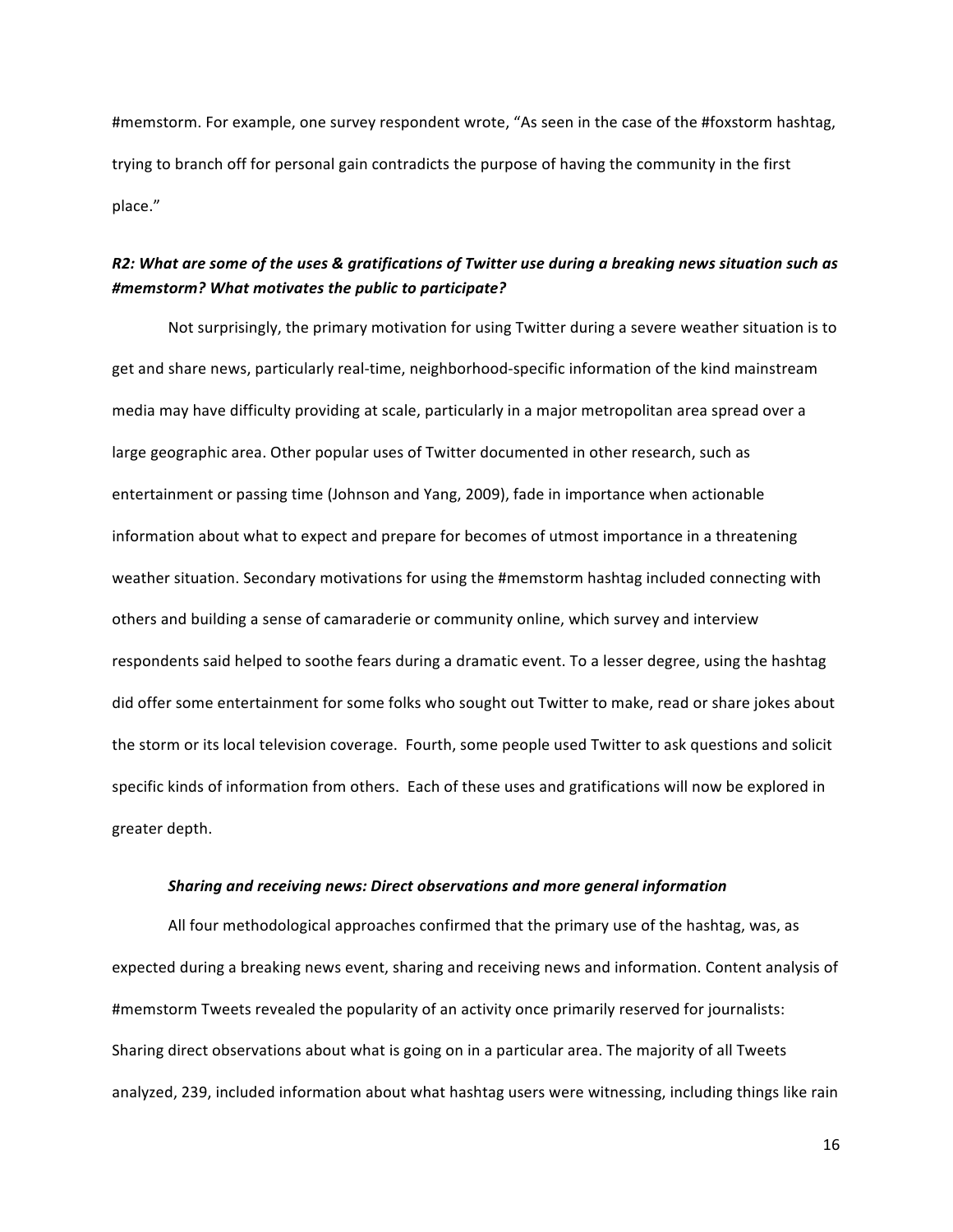or hail conditions or fallen trees in specifically-mentioned neighborhoods or zip codes; many users included a photo or in some cases, a video. Forty-five retweets and nine replies to other users also contained direct observations; in a handful of cases, Twitter users cc'd journalists using their usernames when offering this kind of information, as though to alert them of potentially useful information for their news reports. In the survey, 13 respondents specifically mentioned the utility of geo-targeted information that is more specific than that generally available on weather broadcasts, such as a flooded street impeding travel in their area. For example, one wrote: "I use it to find out what's going on in my neighborhood, specifically. I share information about direct observations - how hard it's raining, whether sirens are going off, wind intensity, etc." Another survey participant wrote: "In the modern age when the media is not always there for an event, it is average citizens that often step in to do the factfinding and reporting. Being there is the key, and if accurate, vetted and/or seemingly credible information can be shared in a form like Twitter, it could be a life-saving measure." Several interview participants also noted that since most storms move from west to east through the metropolitan area, getting word of conditions to the west is often a good predictor of what is likely to come to the also heavily-populated eastern suburbs. Another common theme was the ability to get specific information from local utility MLGW on power outages as one unique element of Twitter as opposed to other information sources, and they praised the power provider for embracing this new media form and often using it to answer specific questions.

Hashtag users also shared and received more general news and information, such as warnings and watches or broader reports of especially significant areas of damage in the city, such flooding at a nearby naval base in Millington. Much of this kind of general information originated from traditional media sources, often in the form of retweets. The majority of all retweets examined, 317, shared this kind of general news and information; 180 of those retweets were of local television meteorologists or reporters, which far outpaced newspapers, with just 21 retweets. It is clear that the local independent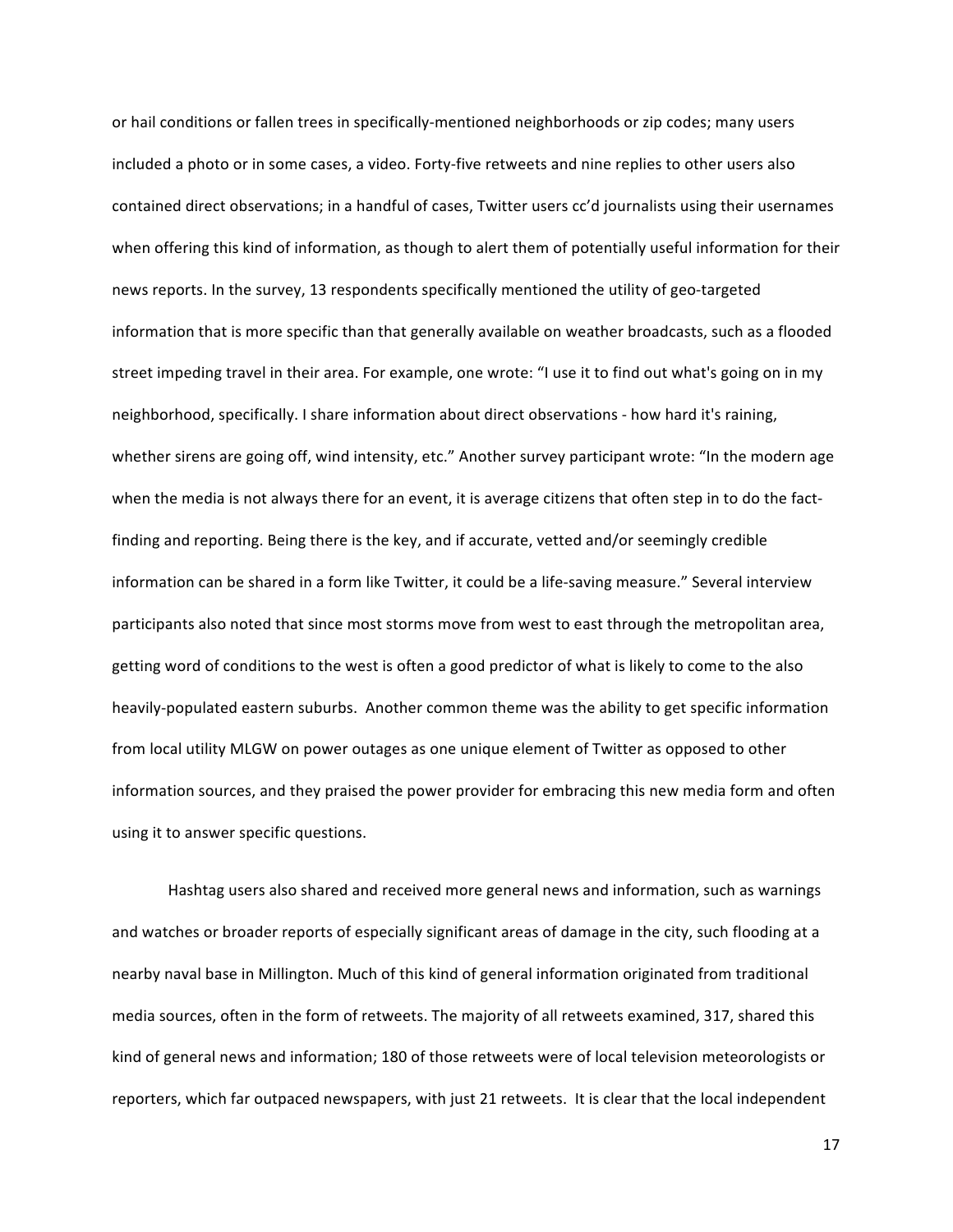meteorologist running the site MemphisWeather.net has also garnered the trust of Twitter users, as he was retweeted 75 times in the sample. To a lesser degree, Twitter users also shared what they were viewing on television or reading on newspaper websites with their followers, with 46 Tweets of this nature; just 10 of those included a link to an article or other content produced by traditional media sources. Interestingly, in a comparison of retweets, traditional media sources were substantially more likely than the direct observations of other Twitters to be shared with others.

Survey and interview participants identified a number of specific reasons why Twitter was an excellent news and information source in a breaking news event. Primary among these was its real-time nature; one interviewee exemplified comments by others when she said she regularly noticed National Weather Service warnings being announced more quickly on her Twitter feed than on the television. As one survey participant wrote, "the advantage of Twitter is the speed that one can obtain information. It's succinct and immediate that can be utilized by both media professionals and those in the community with the same purpose." Several survey and interview participants also noted that because it can be easily used on a mobile phone, Twitter can be a more convenient source of information than the television; it can be taken on the go or into the bathroom or closet in the event people are forced to seek shelter during a tornado warning. It is also often at least temporarily useful in the event of a power outage, assuming cell phone batteries have been charged, several people noted.

## *Connecting'with'others'*

The secondary motivation for using Twitter during the storm was connecting with others and building a sense of camaraderie. In interviews and in the survey, respondents said that contributing to the greater good by sharing and receiving information from others gave them a sense of being connected to others in Memphis, and several said they felt a sense of safety or relief when commiserating with others by discussing their fears or other emotions during severe weather on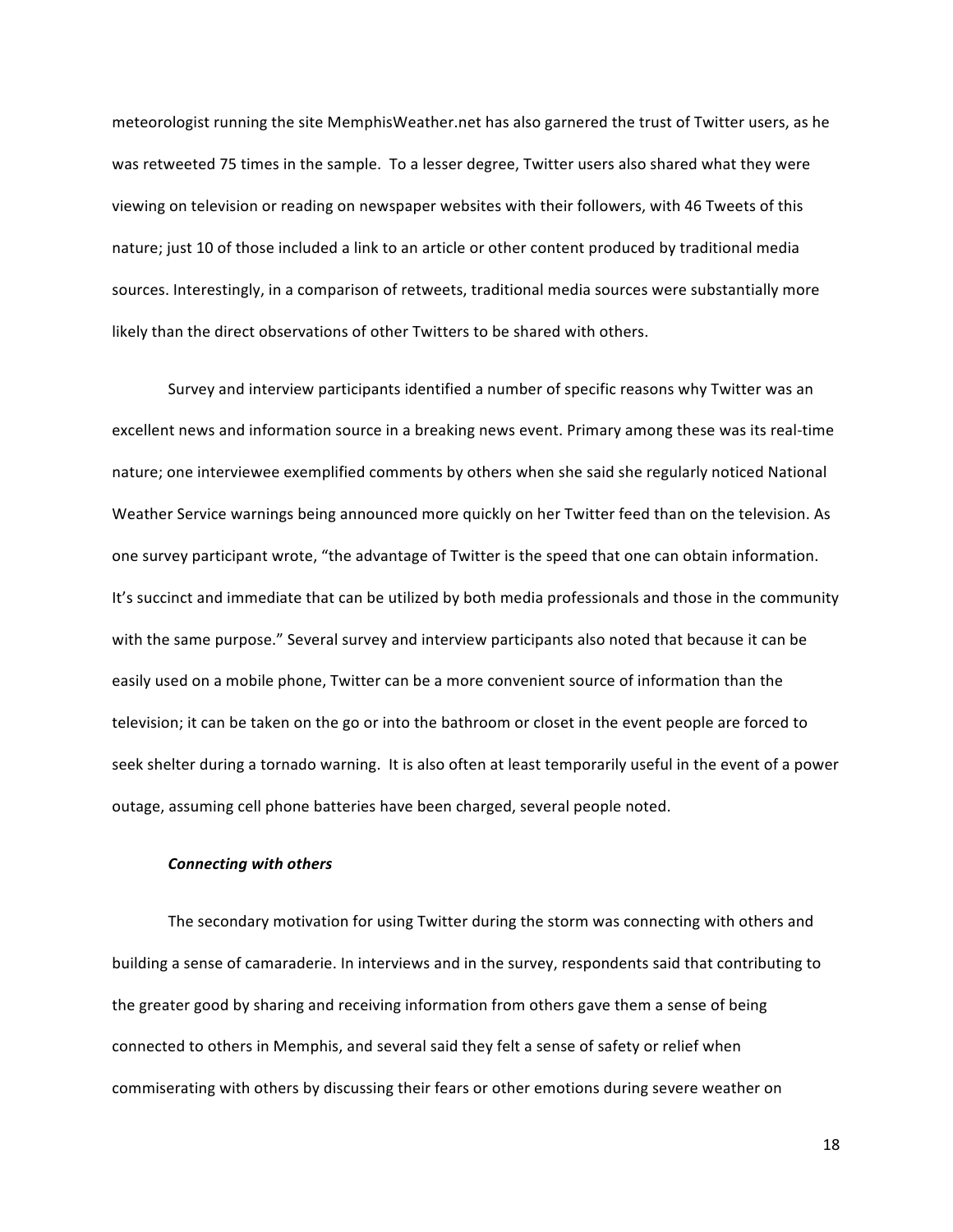Twitter. When asked what the greatest advantage of using the hashtag is, one person wrote in the survey: "I feel like I have company, a community, and we are all going through something together." Another wrote: "It gives a sense of comfort to be able to talk to other people, because I am so afraid of tornados." A third said: "Twitter has a huge advantage over traditional sources because it creates more of a community. Everyone is looking out for everyone else during these severe weather events." On Twitter itself, user "ilikedesign" wrote "#memstorm has allowed me to discover some new peeps on twitter."

After sharing direct observations of what is going on in their area, the second largest category of tweets were the 212 expressing some kind of emotion, such as fear or frustration, the latter becoming particularly prevalent after many hours of storms and sirens going off nearly continuously. Although these Tweets could be characterized as simply self-expressive in nature, a close reading often suggested that users were also sharing their feelings as a way of commiserating with others. One user accompanied this kind of Tweet with links to songs mentioning rain or storms, which she began characterizing as a kind of #memstorm soundtrack. Tweets expressing emotion were also retweeted 67 times. Perhaps not surprisingly, this kind of Tweet was the largest category of all replies, with 38. People talking directly to other Twitter users thus were primarily using it for mutual reassurance. Many replies expressed concern for others or echoed concerns of others. For example, user "juliemango" wrote to user "bunnyrama:" "You stay safe. I know they are helpful, but hearing the sirens always makes me panic."

Twitter also is conducive to forming tight-knit sub-communities of people with similar interests. One interviewee described himself as a weather enthusiast and storm chaser who found Twitter useful for connecting with others with similar passions he might not otherwise have found; the searchable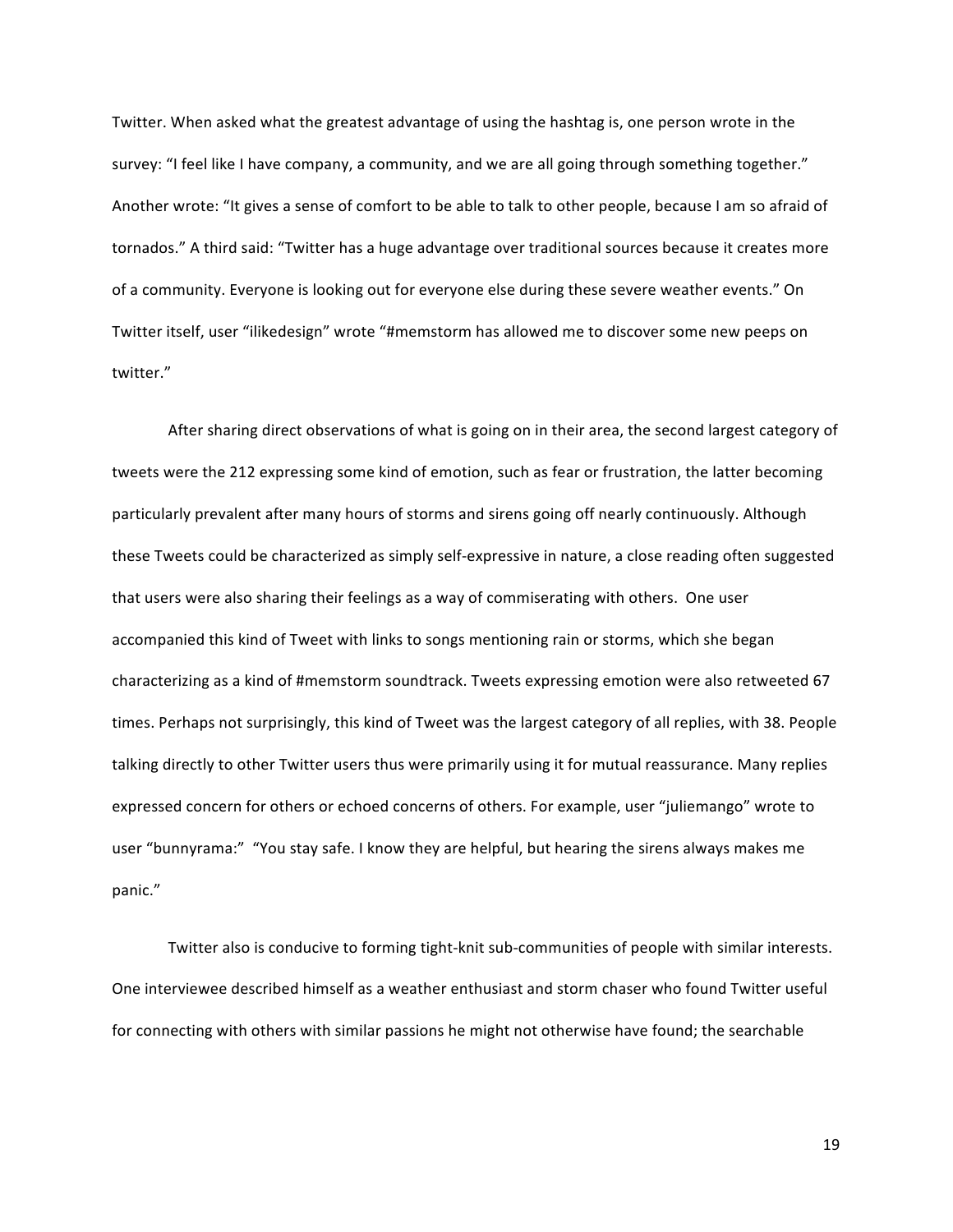nature of topical hashtags like #memstorm makes it easier to locate people previously unknown to you personally.

## *Having'fun/telling'jokes*

The third most popular motivation for using Twitter during the storm stands in contrast to the others. While telling jokes was less important than sharing information or connecting with others, some hashtag users were nevertheless able to find humor in the situation to amuse themselves and their followers. As one person wrote in the survey: "I liked the humor involved with an otherwise stressful or occasionally, uneventful, situation." The third largest number of Tweets analyzed were jokes, with 64 Tweets; jokes were retweeted 52 times and were included in 16 replies. For example, one tweet by @segmacG said "Dave Brown [local television meteorologist] just said this could last 15 hours. But I thought you had to contact a Doctor if it laster longer than 4 hours;" this was retweeted by several others. Some joked about a storm-related drinking game; one Twitter user created a parody account with the username "memstorm" that humorously personified the storm and was often retweeted. Local meteorologists interviewed, however, were less amused; many felt that these joking Tweets lacked relevance, represented the "wrong" way to use Twitter and overloaded the system, making it harder to find useful and informative tweets during a storm.

#### **Other: Asking questions, praising journalists, discussing Twitter itself**

Finally, a few additional lesser motivations for using the hashtags were revealed in the data. Some users tagged tweets with #memstorm in order to ask for specific information from others, a form of crowdsourcing. For example, Twitter user "amphotostudio" wrote "anyone know about Sam Cooper" [major local road] this morning?" Similarly, Twitter user "HueysRestaurant" wrote: "We have people concerned about Hernando. Anyone know is Hernando is going to be in any trouble at all?" When a local animal shelter was flooded, several people posted or retweeted a request for temporary help for the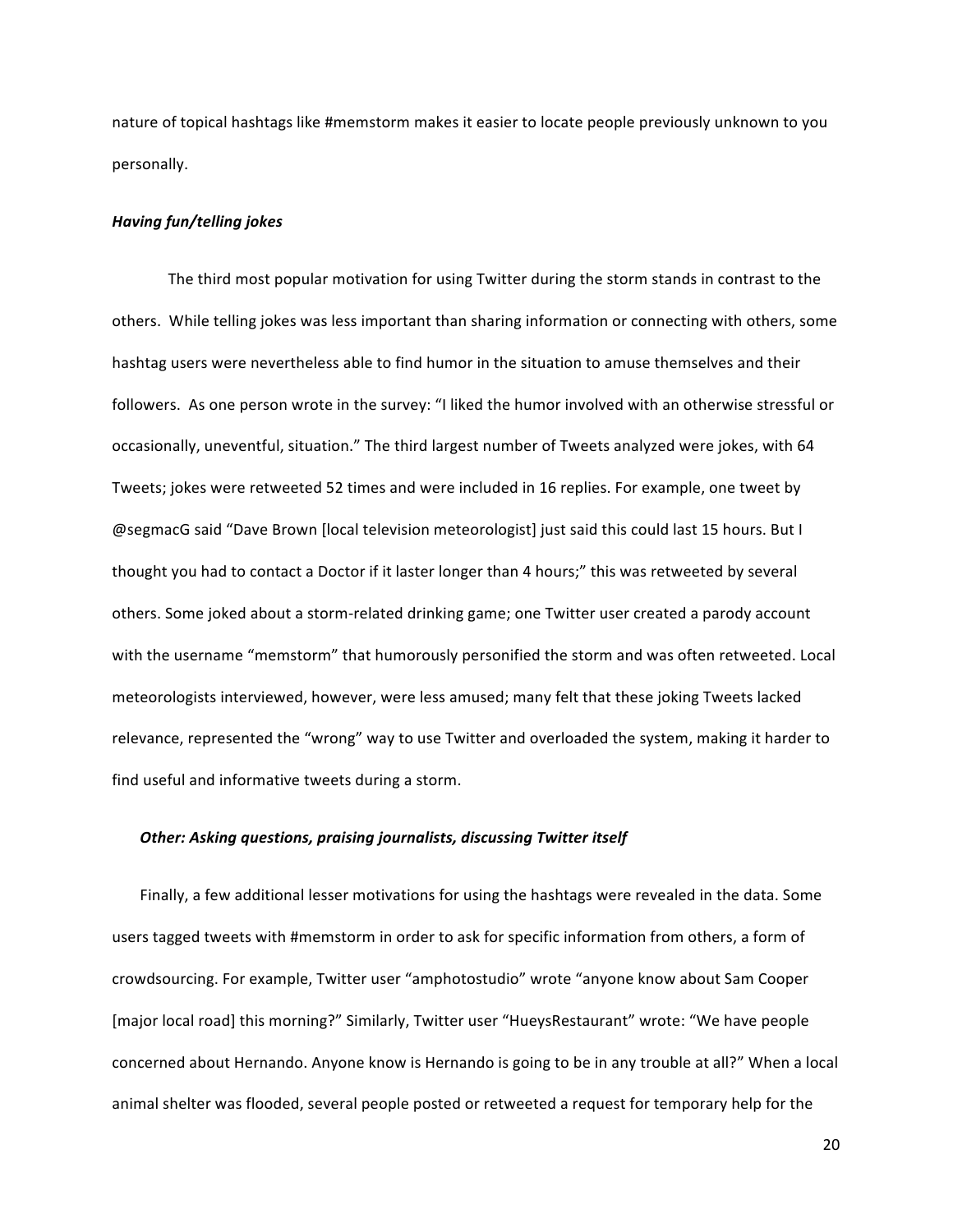pets. In all, 33 of all analyzed tweets asked a question or requested assistance, 20 were retweeted and just three replies asked a question of one specific user. In the survey, one person wrote: "I also asked for help via Twitter- our home was destroyed by a falling tree and we had no power. We needed a petfriendly place to stay. I got answers via twitter on my phone."

Finally, several #memstorm hashtag users discussed Twitter and/or the use of the hashtag itself, noting its ubiquity or utility or observing that it or local meteorologist Dave Brown was trending; this comprised 25 tweets, 18 retweets and 4 replies. Nine tweets, three retweets and 12 replies offered praise for local meteorologists for their non-stop coverage.

# *Q3'How'is'this'new'system'of'"ambient'journalism"'affecting'local'journalism?'What'kinds'of'ongoing'* role can journalists play in this increasingly participatory, always-on news environment?

This study examined what both journalists and non-journalists see as the role of local media when it comes to a community-driven breaking news reporting tool like the hashtag #memstorm. Both seemed to agree that the key ongoing function of journalism in a socially networked world is to not only to engage in reporting but also to help verify, amplify, and curate by selecting some of the best information for wider dissemination. However, at least in April 2011, journalists were primarily using Twitter and the #memstorm hashtag as just another distribution channel like any other.

## *Journalists*

Content analysis of Tweets during the April 2011 storms seem to reveal that most journalists that had embraced the hashtag at that time were still primarily focused on a one-way, broadcast model. While this makes sense during a breaking news event when most journalists may be most focused on getting information relevant to safety out quickly, few news outlets appeared to have brought additional staffers to the task of engaging, helping to verifying others' posts or curating. The vast majority (92 percent) of all tweets sent from journalists – both individual and organizational accounts –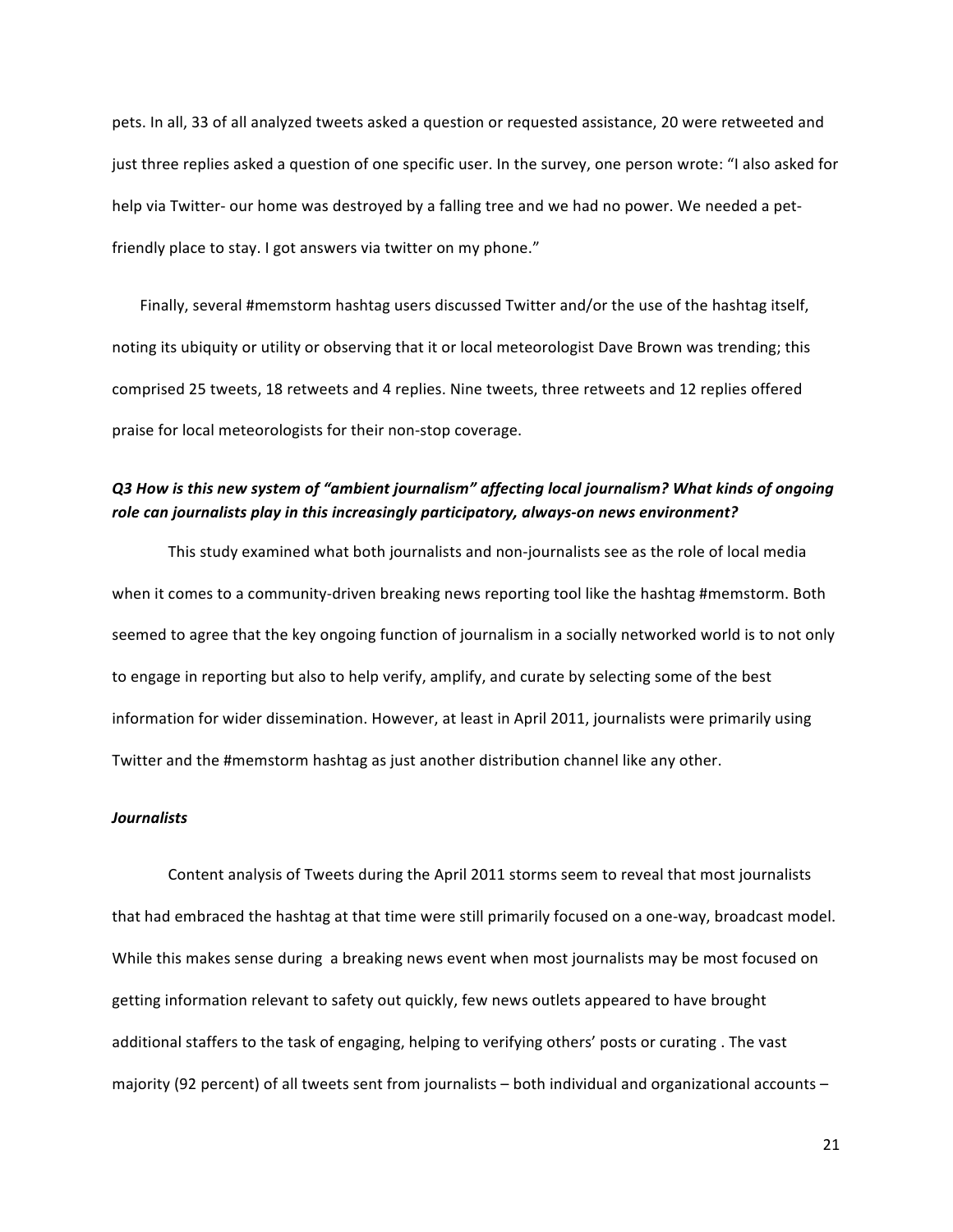broadcasted information about the storm to followers, primarily watches and warnings and other meteorological information, and occasionally direct, ground-level reports on what was going on in the area. There were 280 Tweets from journalists of this nature; nearly 70 of those came from an independent local meteorologist running his own website. Just 8 tweets during the study period engaged in crowdsourcing or asking viewers to contribute information. Journalists engaged in relatively little retweeting, with just 38 in the sample, and 31 of those were of other journalists, often those working at the same station. Broadcasters were overwhelmingly represented here, primarily television but also one local radio station, 600 WREC-AM. The Commercial Appeal newspaper and a local suburban paper tweeted as well but to a much lesser degree.

However, interviews with local broadcast meteorologists showed that thinking was beginning to evolve over time with a greater emphasis on engagement; both also mentioned the importance of building trust with followers over time, in part by having a friendly, positive and accessible online personality on sites like Twitter. One said,

I know that by doing this, I am building believers and followers. They feel like I am a safe source of information, they are getting to know me. My first priority is safety, but I'm also building the brand. I think it is crucial to show part of your personality. It's all about who you feel comfortable with. Even when we have good weather, I can be myself, help people get to know me better.

Another local television meteorologist interviewed said that more recently, people have begun tweeting him their address and he responds after looking at the radar, giving them targeted information on what to expect at their location. However, most questions are usually asked specifically of him using a @reply message and do not utilize the hashtag. Indeed, this meteorologist said he did not find much use for the hashtag at all, arguing that most of his followers are either unaware of the hashtag or not interested in searching for it or using it, and instead are just looking at their regular feed of people they follow for information. He also noted that while he was on air, he had made arrangements with another staffer at the television station to keep up the flow of tweets using his account; these tweets were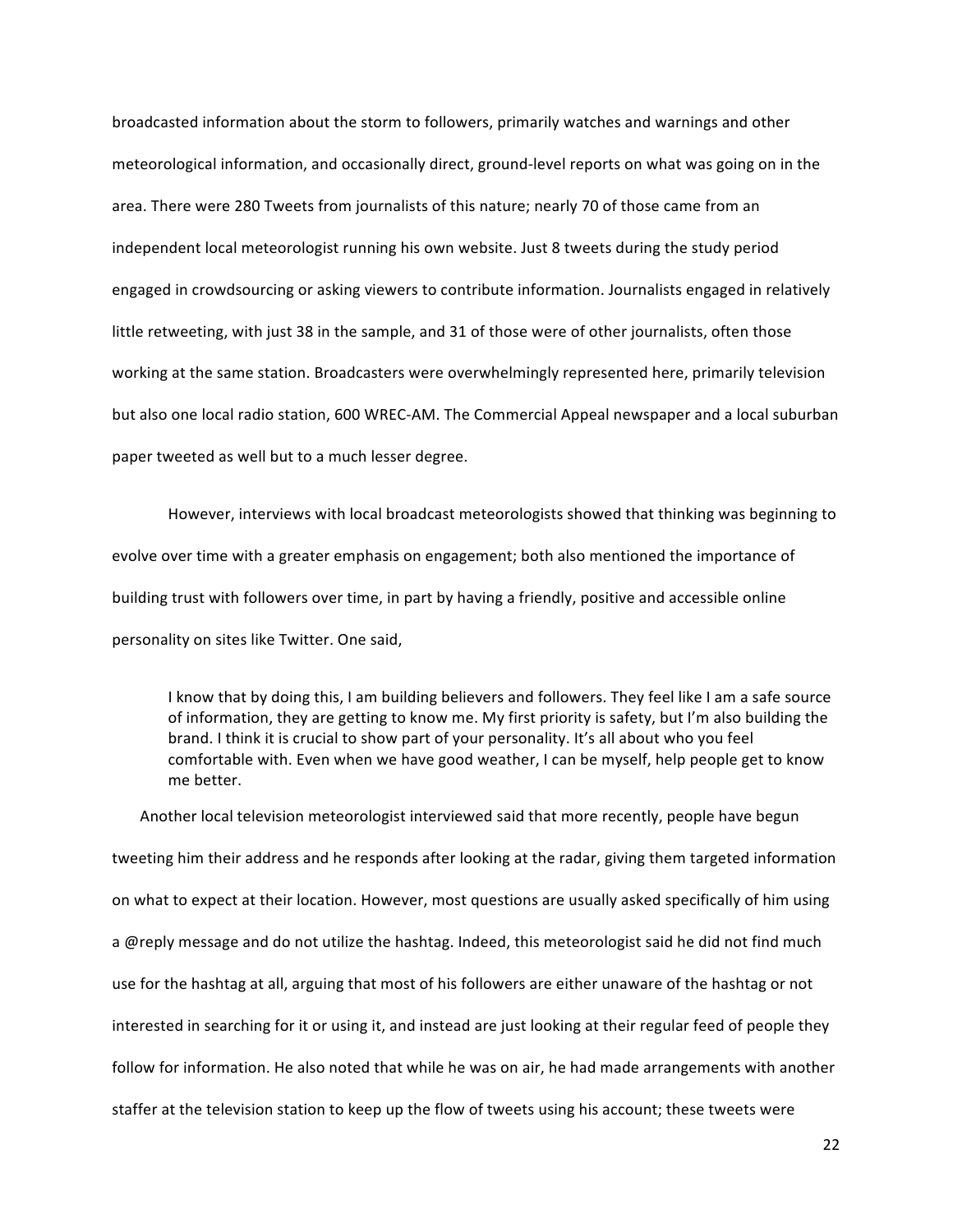attributed by appending the other staffer's initials. "I can't correlate Twitter with ratings yet, but from my point of view, I can get information to people that want it. It has just opened up this dramatic dialogue. It's just remarkable. This is a new frontier." Another local television meteorologist said that answering viewer questions from Facebook or Twitter on air offered self-promotion and stationpromotion opportunities.

It was the independent local meteorologist who runs his own website, however, who was the most focused on engagement of those interviewed; without a long-established news organization brand behind him, he said that he found it critical to utilize social media to build credibility and ultimately credited it with being a significant traffic driver to his website. He said that during a storm, he probably spends approximately 80 percent of the time broadcasting information on Twitter using the hashtag, and about 20 percent interacting; when things slow down, he switches to a 60/40 ratio. In his view, building relationships through conversation and answering people's questions on Twitter is the best way to develop credibility and establish himself as an expert. "I realized there was a real possibility to take this information and make it two-way," he said.

Although journalists did not appear to be taking a lot of advantage of the crowdsourcing potential of the hashtag beyond some general calls to send them storm-related photos for use on the web or on air, local meteorologists did note the advantage of being able to connect with a community of other experts on Twitter. In many cases, having digital contact with other professionals to the west is valuable in an east-moving storm. One also noted that Twitter offers a rich additional layer of on-the-ground information that weather reporting stations cannot logistically provide.

#### **Non3journalists**

When asked about the role of journalists in utilizing a hashtag like #memstorm in a breaking local weather event, both interviewees and survey respondents suggested the primary role is twofold: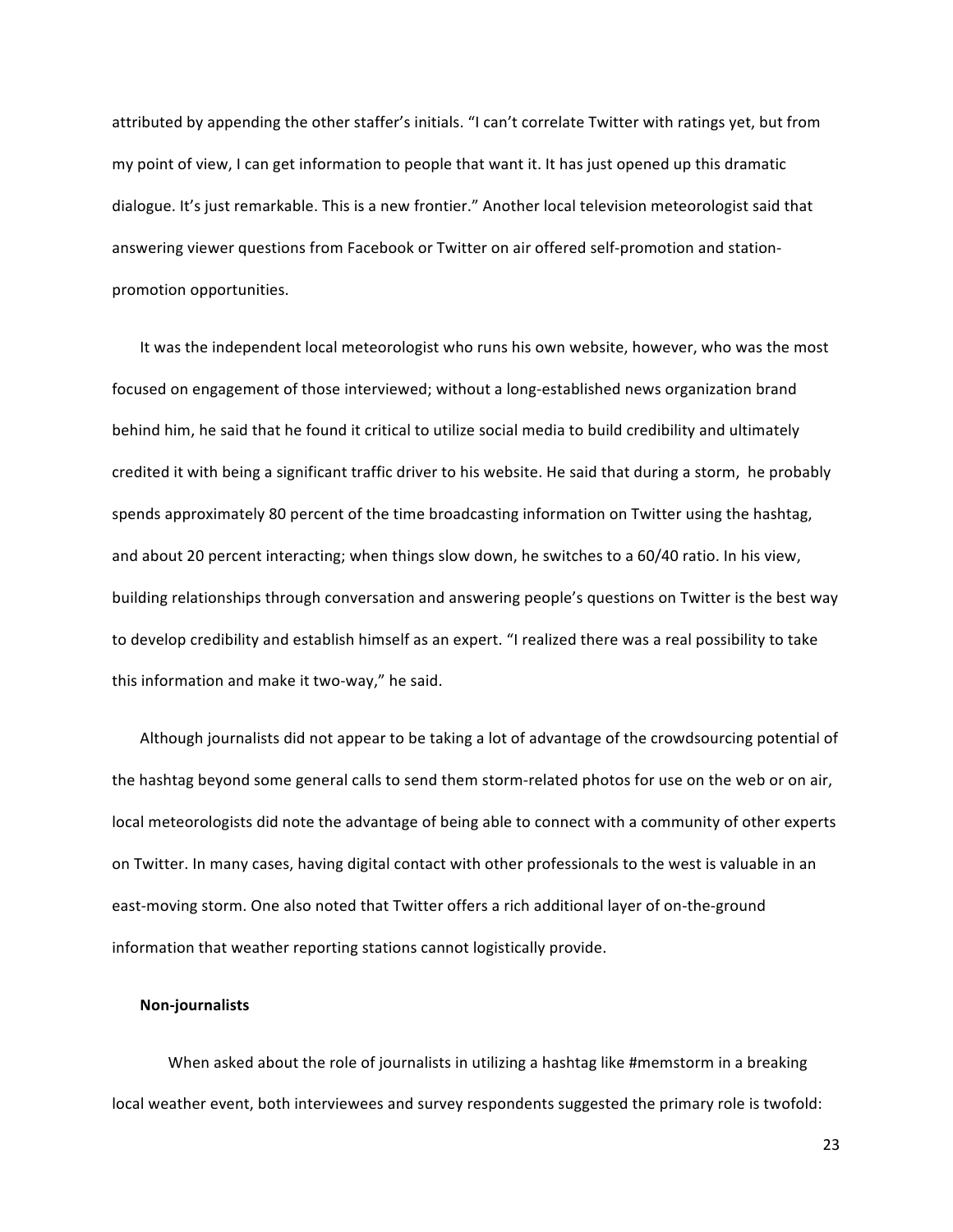helping to verify information in a fast-moving situation, and engaging the audience through two-way communication. However, a few people did also see Twitter as more of a traditional distribution channel to complement existing ones, such as one survey respondent, who wrote "journalists should just keep giving updates on [Twitter.]."

In a comment echoed by several others, one survey respondent suggested that journalists needed to do a better job of embracing the two-way nature of the medium to build a greater sense of community and credibility. The respondent wrote: "Journalists can participate by interacting. If they aren't interacting and just dishing out 140-character bites of news, the advantage is gone and the viewer might as well be reading a news app or watching the weatherman flip his wig. The talkback factor is invaluable."

One interviewee, a heavy Twitter user who runs a local marketing firm, said in a comment also echoed by others,

The TV stations in New York are now saying, Tweet us a question, and we will ask it on air. I've been telling media here, you know, just use Twitter to ask questions and use Twitter to get information you need. Clearly [journalists] are needed. Clearly their jobs are not going away. Clearly they have the responsibility to report non-biased, factual, checked-out, verified information, but that doesn't mean they have to break [news] all the time. Their job has to be, we may not be first all the time, but we have to be right. Somebody make break that Whitney Houston died, unconfirmed, because they may know it somehow, but that's okay, the media has to be okay with that, they have to be, we are trying to verify.

Another interviewee remembered a time when an unusual, tornado-like cloud moved across the

Mississippi River into downtown Memphis; Twitter exploded with people using the hashtag to post

photos and comment on what looked like a potentially ominous situation. The independent local

meteorologist was able to quickly assess from the radar that the cloud was not, in fact, a tornado, and

offer some reassurance and disconfirmation on Twitter, highlighting the role established members of

the local media ecosystem can play, even independent, non-traditional ones.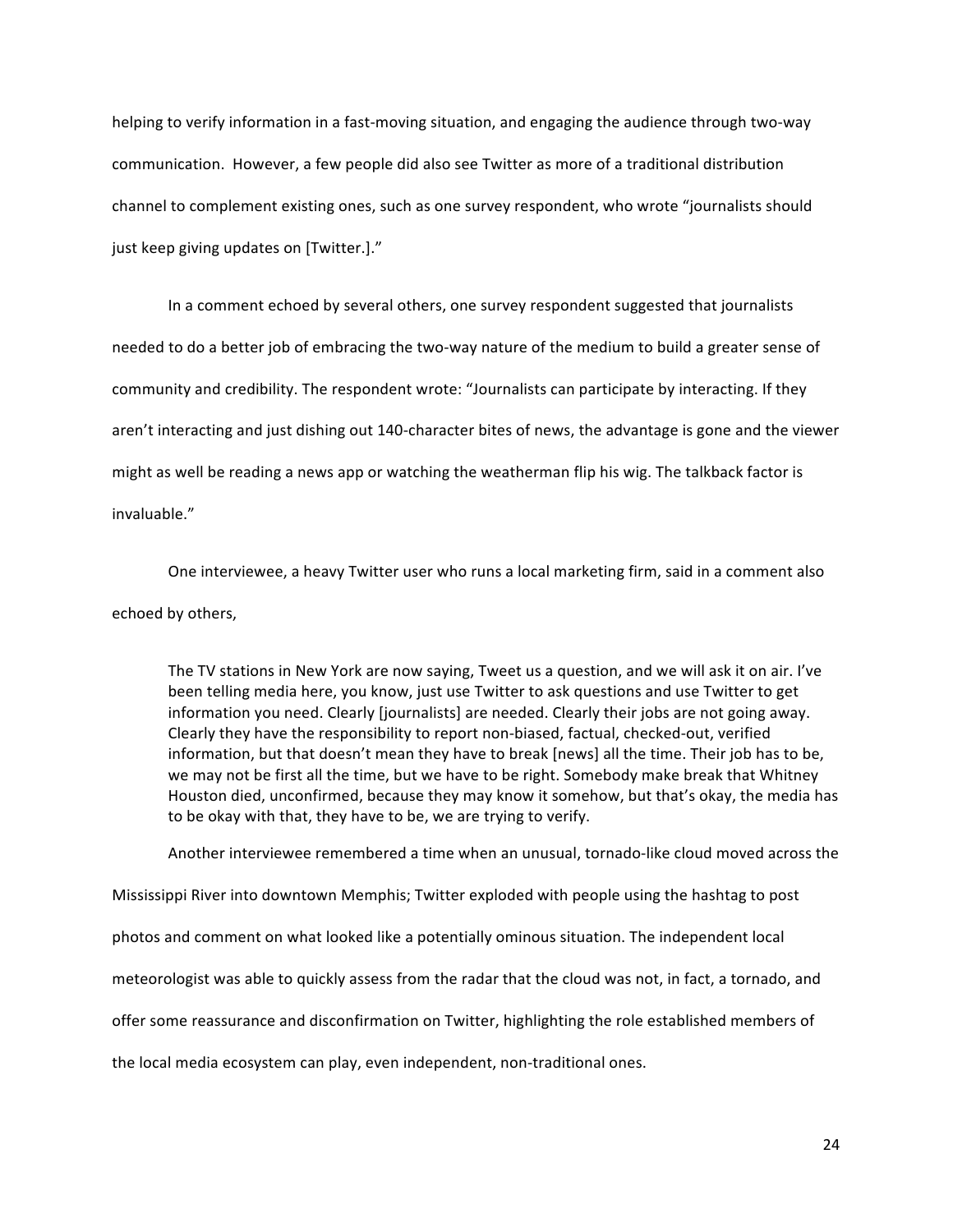Indeed, when asked if there were any disadvantages of Twitter, the overwhelmingly majority of interview and survey respondents mentioned the possibility of misinformation, again suggesting that journalists have a role to play in verifying facts and pointing out possible inaccuracies. However, several people said they felt that most Twitter users were generally savvy about ferreting out rumors. One local television meteorologist said that while journalists play a key role in checking out information before spreading it, others do this as well:

I'm the one that goes and searches it up, finds the answer, and then plugs the answer into the equation. But I think people on Twitter...they are going to investigate it first before [retweeting], because your name is on the line, if I retweet something, they are looking at you going, you moron, why did you retweet that if it has no merit to it? So I think the savvy Twitterati are able to justify things.

And indeed, in some cases non-journalists also have a role in debunking weather-related rumors. When Memphis experienced major flooding in May of 2011, a vague tweet by two nurses that suggested that Methodist Hospital was flooding spread rapidly on Twitter, one interviewee recounted. In fact, the nearby Wolf River was overrunning its banks but the hospital itself was fine; the tweet was probably not intentionally misleading but simply imprecisely phrased, he said. The interviewee was contacted by somebody who works in public relations at Methodist who knew him as an avid Twitter user; he contacted another local Twitter user with a large number of followers and local influence and together, they were about to shut down the rumor by letting others know the hospital was fine, he said. **Discussion**

Through a multi-faceted examination of how and why community members and journalists utilize the #memstorm hashtag as a breaking news reporting tool during severe weather, this study confirms the rising importance of Twitter as a real-time news and information source and, more broadly, on sheds light on how people are motivated to use social networks to participate in the news process by contributing their own accounts of what is being observed on the ground. This study thus provides further grounding for a concept Hermida (2010) describes as "ambient journalism:" news today is all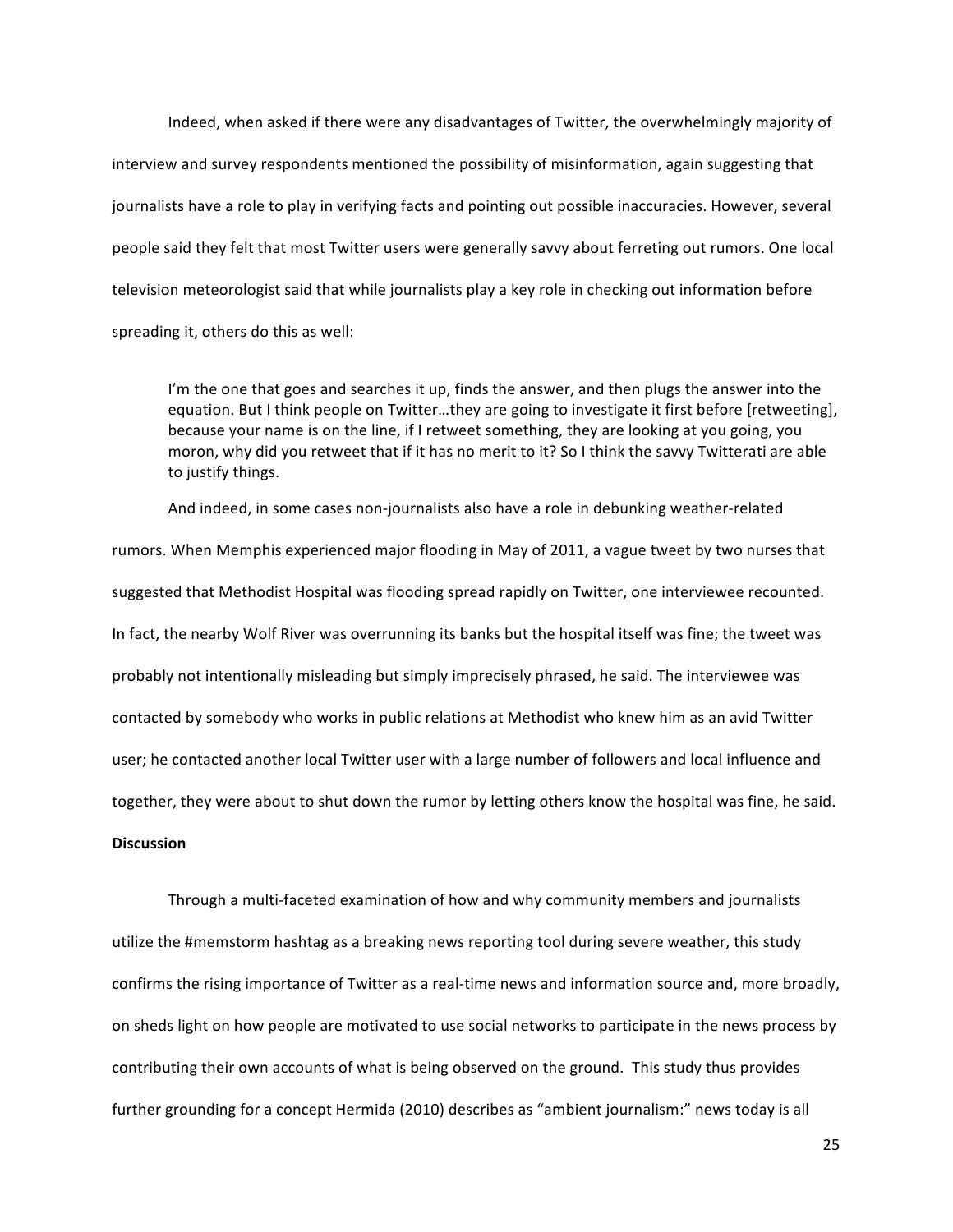around us, but we are not merely passive recipients; through sites like Twitter, citizens are producing small amounts of content that, taken together, are a form of journalism that helps the community maintain awareness of important developments. Participants in this study were highly motivated to participate in activities once primarily reserved for reporters: Documenting and broadcasting newsworthy information. The majority of all tweets analyzed in the sample included direct observations, often accompanied by photos or occasionally videos, of everything from downed trees blocking roads to intense winds and other things that residents witnessed.

In interviews and the survey, study participants also noted the utility of getting this immediate, geo-targeted information from fellow community members about what they could expect when the storms hit their neighborhoods, the kind of information television broadcasts cannot provide at scale in a large metropolitan area. Several participants said they felt they could trust their neighbors as much or more as journalists; for example, one interviewee said, "We are not trained meteorologists. But it had gotten to the point where the traditional media is driven to be sensational. If you have a neighbor or a friend somewhere upstorm who is level-headed, and you know them, if they say, we have quarter-inch hail, you know it really is." As Singer et. al. (2012) noted in their book about participatory journalism, the audience can now be characterized as "active recipients" (178) of news, engaged not only in consuming news but also in actively contributing to it and communicating with one another.

Results confirmed that Twitter users also use the hashtag as a source for immediate information from more traditional sources of news, particularly local meteorologists. The largest number of retweets in the sample were of information, such as watches and warnings, provided by local news organizations. Twitter also provides opportunities for new media players to establish themselves as subject-matter experts; a local meteorologist running an independent website was retweeted approximately 75 times, second only to local television journalists, and was frequently mentioned in interviews as being an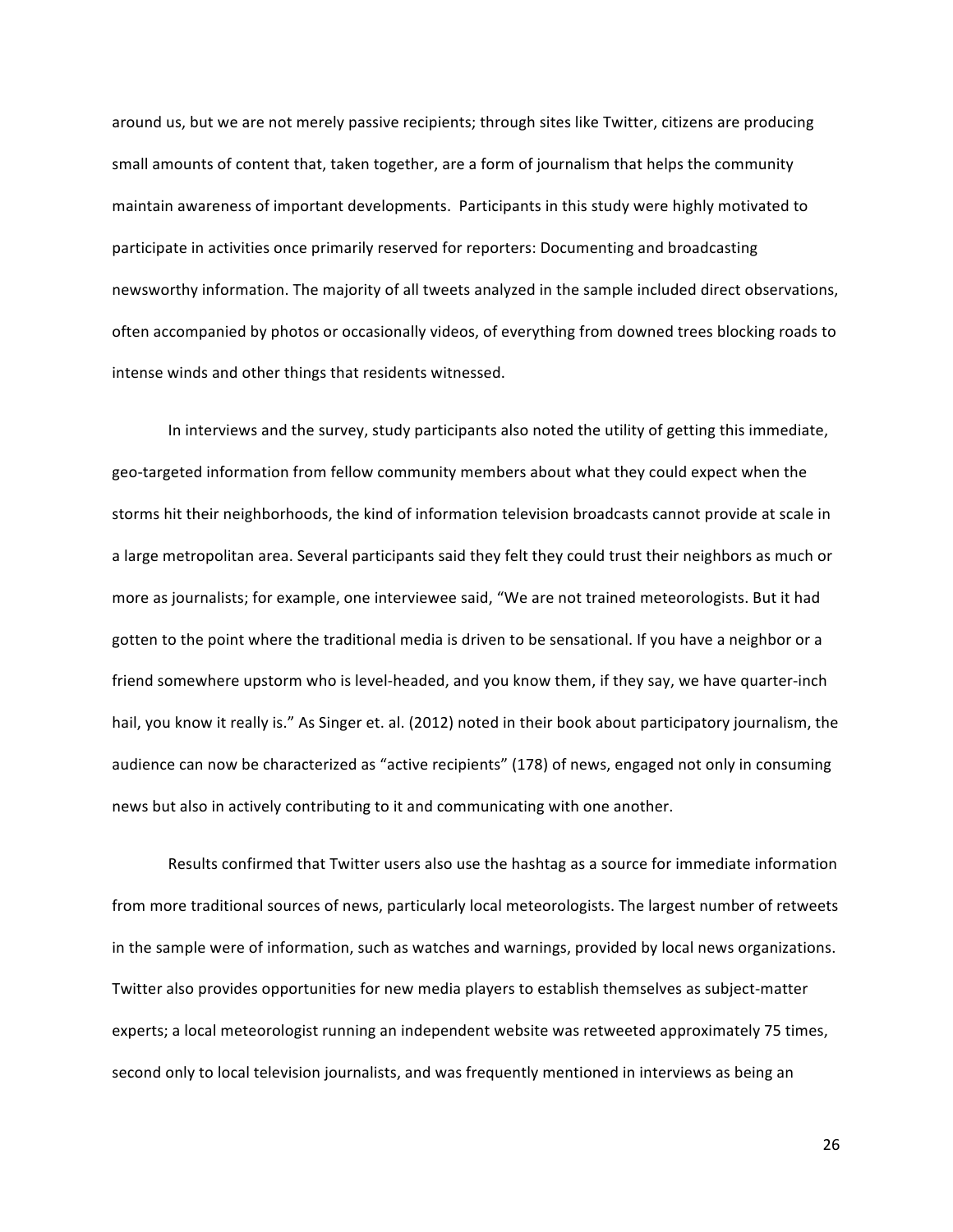authoritative source of information on Twitter; in an interview, the local meteorologist credited his active use Twitter as well as Facebook in establishing his credibility in the community and driving traffic back to his site.

Intertwined with this desire to share one's observations for the good of the community was a feeling of connection #memstorm hashtag users said they felt during the storm. This study also reveals how Twitter and particularly the use of a common, searchable hashtag can fulfill not only the need for information but need for connection with others (Thorson and Duffy, 2006), which the study showed is heightened during a potentially threatening situation in which people are seeking comfort and reassurance. As boyd, Golder and Lotan (2010) found, Twitter users are engaged in a distributed conversation with each other; even the act of retweeting without comment invites others into the conversation. Survey and interview respondents said that while clearly not everybody in Memphis was on Twitter, they felt a sense of community with other hashtag users and enjoyed commiserating with them during the storm. The second-highest category of tweets in the content analysis involved people expressing fear, exhaustion, or another emotion; in addition to the gratification of simply expressing themselves, respondents indicated that knowing others had similar feelings and frustrations offered a sense of camaraderie. As one survey respondent wrote in a comment echoed by others:

Sure. #memstorm just like other Memphis hashtags brings the Memphis twitter community together. We have something in common, and it allows us to feel connected. We share stories, photos, happenings at the moment. I think it brings a continuity to the city we haven't had before. No matter what race, religion, economic status - if you're on twitter, it doesn't matter. All the users see is a name. It's hard to judge and dismiss someone based on that alone.

Another form of community documented in the study is a substantial number of tweets and retweets using the hashtag to tell or share jokes. Humor can help bring people together in an online community, although not all may appreciate it. In interviews, local meteorologists in particular said that often these tweets can clog the stream and prevent more important information from being seen; as a result, in March 2012 they suggested using a new hashtag, #mspotter, for weather enthusiasts and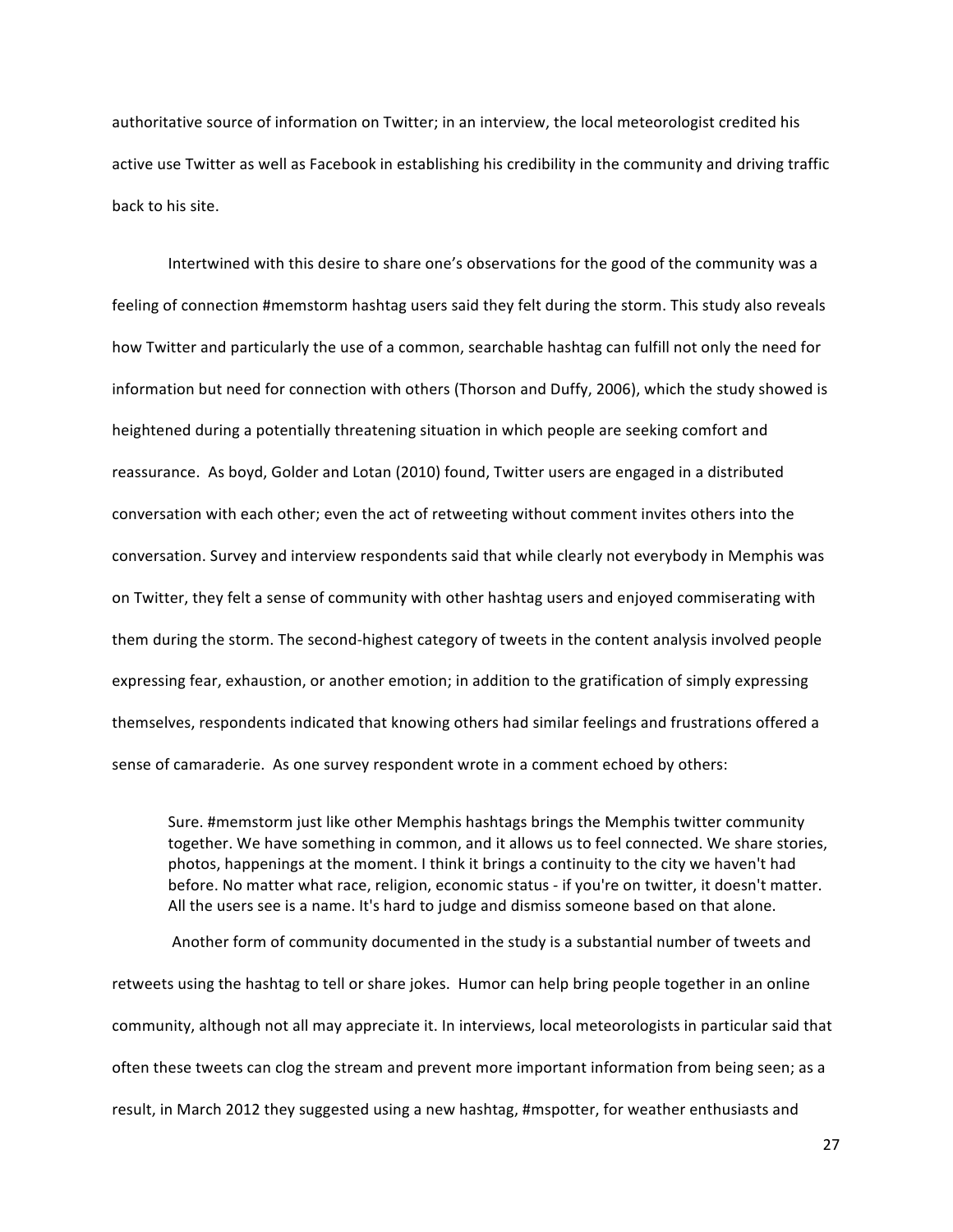those engaged only in reporting key details and facts about the storm. This tag would prevent extraneous conversation and non-relevant information from getting in the way, they argued.

Finally, this study sheds light on the ongoing role for journalists to not only distribute content on new platforms but also, more importantly, to verify information, facilitate community connections by engaging directly with readers, and tap into the wisdom of the crowd to enhance their reporting. Survey and interview respondents overwhelmingly identified misinformation as one of the greatest risks of Twitter during a breaking news event, and suggested the most important role for journalists to play would be to confirm or disconfirm rumors and help bring expert voices to bear on the situation.

This study confirmed earlier research (Messner et. al. 2011; Greer & Ferguson, 2011) suggesting that most journalists use Twitter primarily for broadcasting instead of engaging and/or crowdsourcing. However, interviews with journalists showed that this may be beginning to change; for example, one local meteorologist now actively responds to viewers on Twitter, often answering their specific questions. The independent local meteorologist has also made engagement with others on Twitter a top priority and credits this with enhancing both credibility and web traffic.

The primary limitation of this study is a relatively low number of responses for the survey and the lack of a randomized sample; those willing to take the time to take this survey may be more motivated or dedicated hashtag users. Despite a wide distribution network and several attempts to solicit participants using the hashtag as well as the cooperation of local media in sharing the study, just 33 surveys were returned. However, because several of the survey questions asked respondents for open-ended responses, the data gathered were still remarkably rich in nuance, and when combined with interviews, detailed, long-form responses were received from over 40 people. Further research with funding for incentives for participants is needed.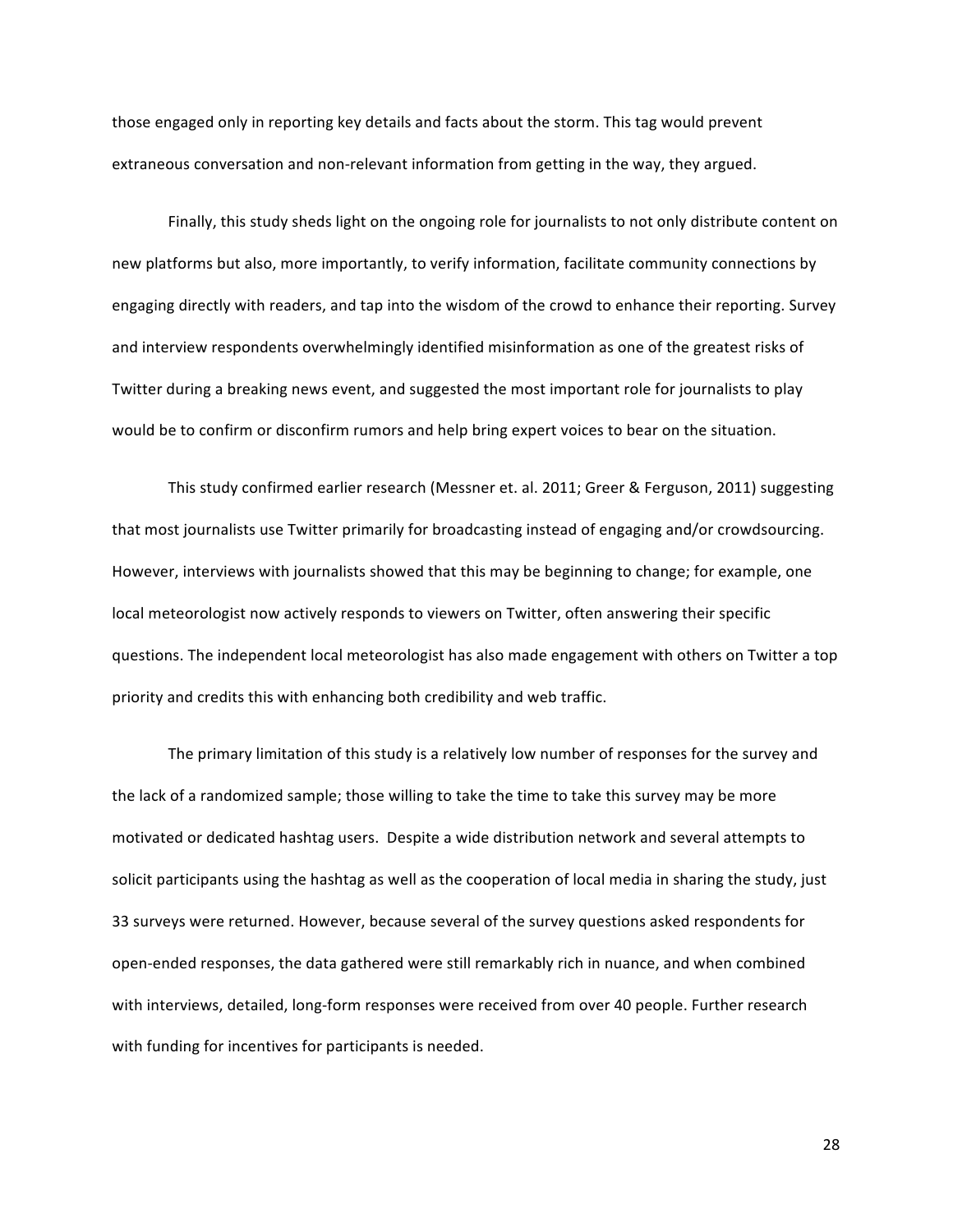## **References**

- Albarran,A.B. Dyer, C, Hutton, B, Valentine, A. (2010). Social media and young latinos: A cross-cultural examination. Presented at the Association in Journalism and Mass Communication conference, Denver, CO.
- Ahmad, A. (2010). Is Twitter a useful tool for journalists?. *Journal Of Media Practice, 11*(2), 145-155. doi:10.1386/jmpr.11.2.145\_1
- boyd, d. Golder, S., and Lotan, G. (2010). Tweet Tweet Retweet: Conversational Aspects of Retweeting on Twitter. Proceedings of HICSS-43.Kauai, HI January 5-8. http://www.danah.org/papers/TweetTweetRetweet.pdf
- Chen, G.M. (2011). Tweet this: A uses and gratifications perspective on how active Twitter use gratifies a need to connect with others. Computers in Human Behavior, 27(2), 755-762.
- Crawford, K. (2009). Following you: Disciplines of listening in social media. Continuum: Journal of Media & Cultural Studies, 23(4), 525-535.
- Farhi, P. (2009). The Twitter Explosion. American Journalism Review. Retrieved on February 19, 2012 from http://www.ajr.org/Article.asp?id=4756.
- Ferguson, D. A., & Greer, C. F. (2011). Local radio and microblogging: How radio stations in the U.S. are using Twitter. Journal Of Radio & Audio Media, 18(1), 33-46. doi:10.1080/19376529.2011.558867
- Greer, C. F., & Ferguson, D. A. (2011). Using Twitter for promotion and branding: A content analysis of local television Twitter sites. *Journal Of Broadcasting & Electronic Media*, 55(2), 198-214. doi:10.1080/08838151.2011.570824
- Hermida, A. (2010). Twittering the news. *Journalism Practice*, 4(3), 297-308. doi:10.1080/17512781003640703
- Hermida, Alfred. (2010). From TV to Twitter: How Ambient News Became Ambient Journalism. *M/C Journal*, 13 (2).
- Heverin, Thomas, and Zach, Lisl. (2010). Microblogging for Crisis Communication: Examination of Twitter Use in Response to a 2009 Violent Crisis in Seattle-Tacoma, Washington Area. Proceedings of the 2010 ISCRAM Conference.Seattle, Washington.
- Howell, A. (2011, April 27). "Community-driven hashtag tells the Memstorm story." Retrieved December 14, 2011 from http://howell-marketing.posterous.com/community-driven-hashtag-tells-thememstorm-s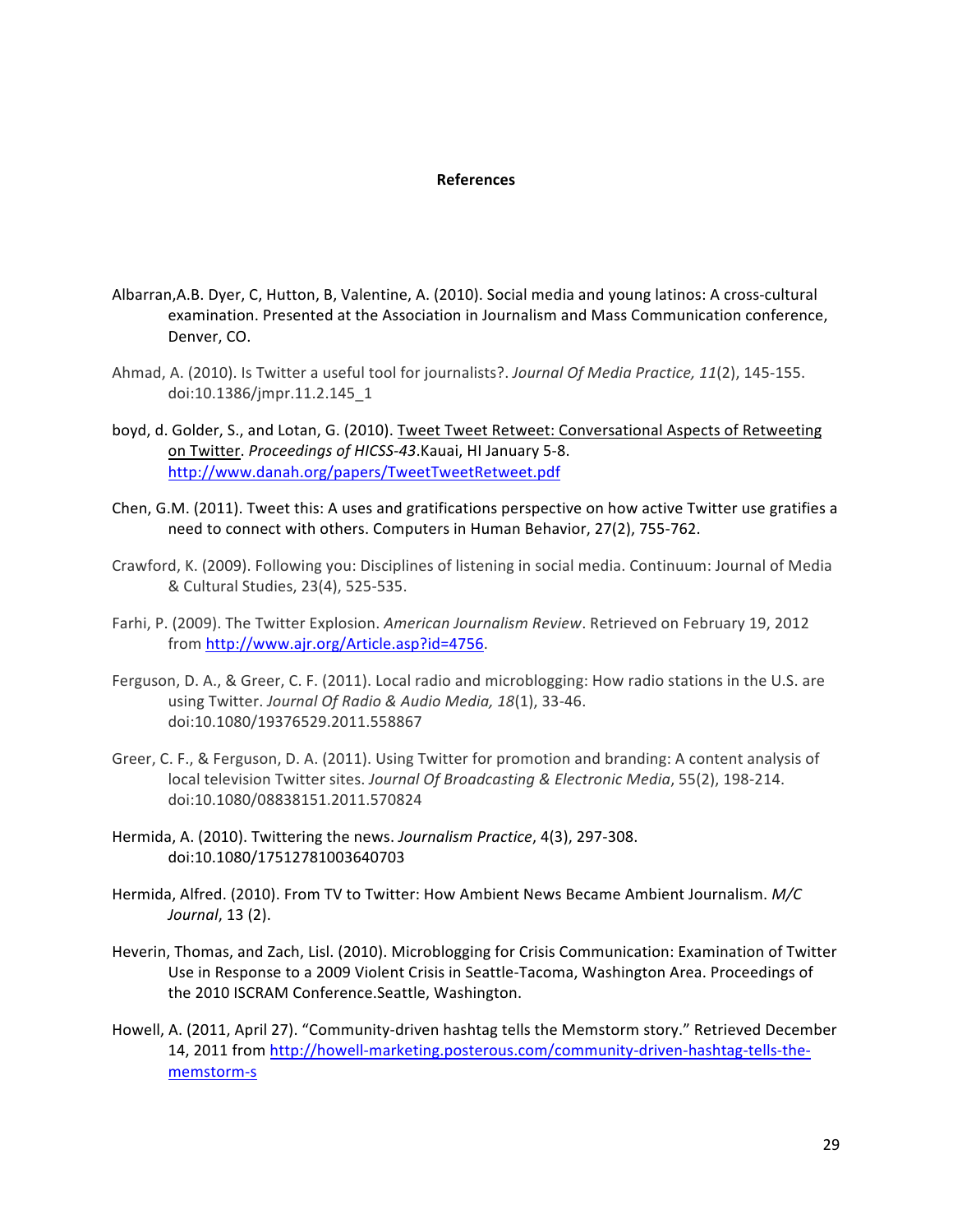- Hughes, A.L., and Palen, L. (2009). Twitter Adoption and Use in Mass Convergence and Emergency Events. Proceedings of the 2009 ISCRAM Conference.
- Johnson and Yang. (2009) Uses and Gratifications of Twitter: An Examination of User Motives and Satisfaction of Twitter Use. Presented at the Association for Journalism in Education and Mass Communication in Boston, MA.
- Kulicke, H. (2011). Seeking Success for Newspapers in the Social Media Marketplace. *Editor & Publisher*, Retrieved March 11, 2012 from http://www.editorandpublisher.com/Features/Article/Seeking-Success-for-Newspapers-in-the-Social-Media-Marketplace
- Lariscy, R. W., Avery, E. J., Sweetser, K. D., & Howes, P. (2009). An examination of the role of online social media in journalists' source mix. Public Relations Review, 35(3), 314-316.
- Mathison, S. (1988). Why triangulate? Educational Researcher, 17(2), 13-17.
- Messner, M., Linke, M., & Eford, A. (2011). Shoveling tweets: An analysis of the microblogging engagement of traditional news organizations. Paper presented at the International Symposium on Online Journalism, Austin, TX.
- Morris, M.R., Counts, S., Roseway, A, Hoff, A. and Schwarz, J. (2012). Tweeting is Believing? Understanding Microblog Credibility Perceptions. CSCW.Seattle, WA February.
- Naaman, M., Becker, H, and Gravano, L. (2011). Hip and Trendy: Characterizing Emerging Trends on Twitter. Journal of the American Society for Information Science and Technology, 62
- O'Dell, J. (2010). Twitter celebrates 100 million new accounts in 2010. Mashable. Retrieved March 4, 2011 from http://mashable.com/2010/12/09/twitter-vips-2010/
- Pepitone, J. (2010). Twitter users not so social after all. *CNN Money*, retrieved March 23, 2012 from http://money.cnn.com/2010/03/10/technology/twitter\_users\_active/index.htm?section=mone y\_latest
- Pew Project for Excellence in Journalism. (2011). State of the media report. Retrieved March 4, 2011 from"http://www.stateofthemedia.org/2011/
- Ruby,"D."(2010)""Twitter"and"Facebook"are"for"news,"MySpace"is"for"leisure," *Chitika\*Research* http://chitika.com/research/2010/twitter-and-facebook-are-for-news-myspace-is-for-leisure/
- Singer, J.B., Hermida, A., Domingo, D, Heinonen, A., Paulussen, S., Quandt, T, Reich, Z, & Vujnovic, M. (2011). Participatory Journalism: Guarding the Open Gates at Online Newspapers. Malden, MA: Wiley-Blackwell.
- Smith, A. (2011). Twitter Update. Pew Research Center. Retrieved March 23, 2012 from http://pewinternet.org/Reports/2011/Twitter-Update-2011.aspx
- Smith, A, and Rainie, L. (2010). "Who Tweets?" Pew Research Center. Retrieved March 4, 2011 from http://pewresearch.org/pubs/1821/twitter-users-profile-exclusive-examination
- Smith, B. (2010). Socially distributing public relations: Twitter, Haiti, and interactivity in social media. Public Relations Review, 36(4), 329-335.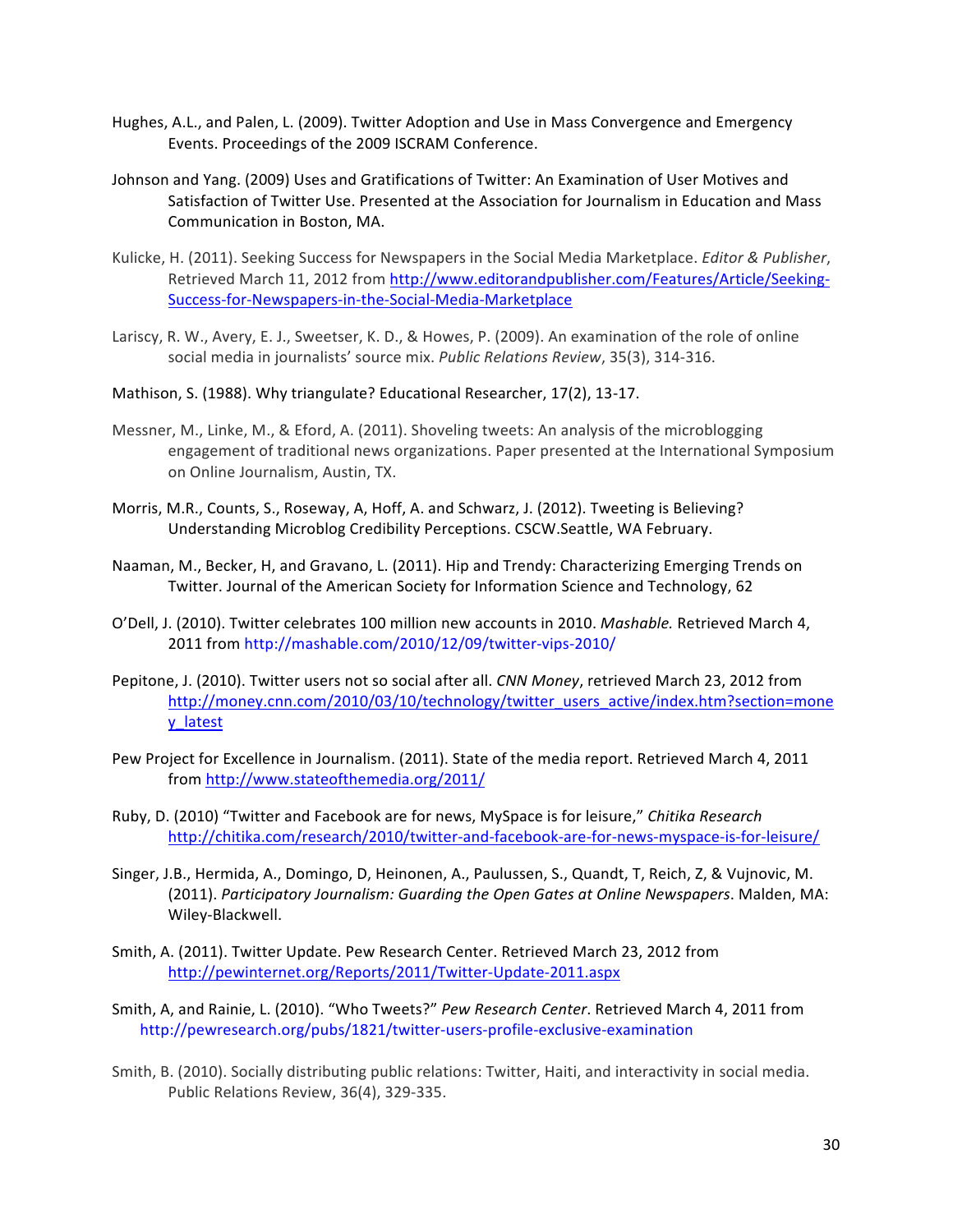- Steinfield, N. & Lampe, C. (2007). The benefits of Facebook "friends:" Social capital and college students use of online social network sites. Journal of Computer-Mediated Communication, 12 (4), 1143-1168.
- Sysomos, Inc. (2010). Twitter statistics for 2010. Retrieved March 4, 2011 from http://www.sysomos.com/insidetwitter/twitter-stats-2010/
- Thorson, E., & Duffy, M. (2006). A needs-based theory of the revolution in news use and its implications for the newspaper business (Technical report). Columbia: University of Missouri –Columbia, Reynolds Journalism Institute at the School of Journalism.
- Urista, M., Dong, Q., Day, K. (2009). Explaining why young adults use MySpace and Facebook through uses and gratifications. Human Communication, 12 (2), 215-229.
- Webster, T. (2010). Twitter usage in America: 2010. Edison Research/Arbitron Internet and Multimedia Study. Retrieved March 4, 2011 from http://images.publicaster.com/ImageLibrary/account2782/documents/Twitter\_Usage\_In\_Ameri ca\_2010.pdf
- Yin, R.K. (2003). *Case Study Research: Design and Methods.* Sage.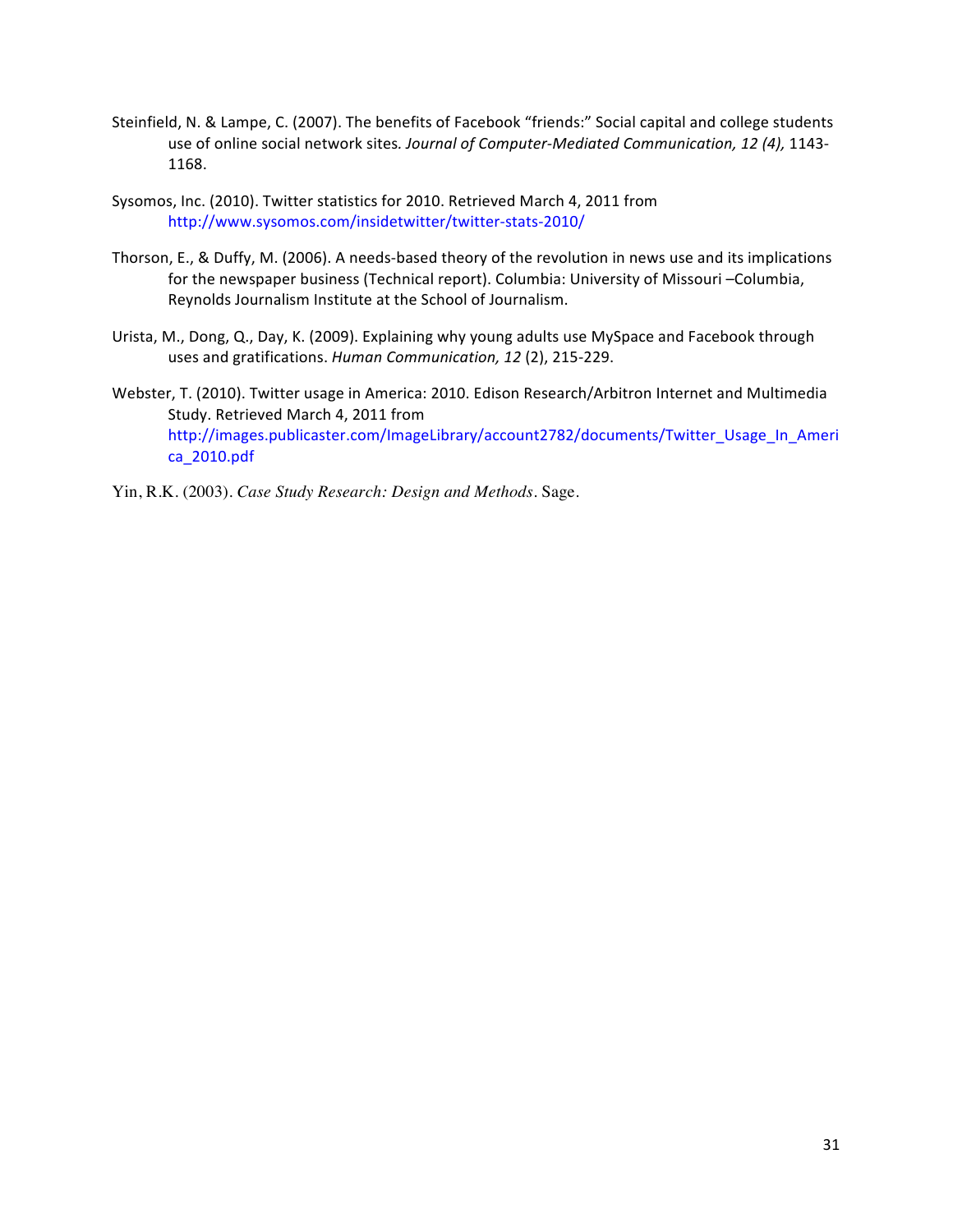## Appendix A: Twitter code book

# **Non3journalist**

## **Is the Tweet...**

Witnessing – direct observations of what is going on around them

Passing on news or information

- Includes link
- From television
- From newspaper
- Undetermined source
- From National Weather Service or independent weather source

## Making a joke

Expressing fear or emotion/commiserating with others

Asking a question/crowdsourcing

**Other** 

## **Is the Retweet...**

Witnessing – direct observations of what is going on around them

Passing on news or information

- Includes link
- From television
- From newspaper
- Undetermined source
- From National Weather Service or independent weather source

Making a joke

Expressing fear or emotion/commiserating with others

Asking a question/crowdsourcing

**Other**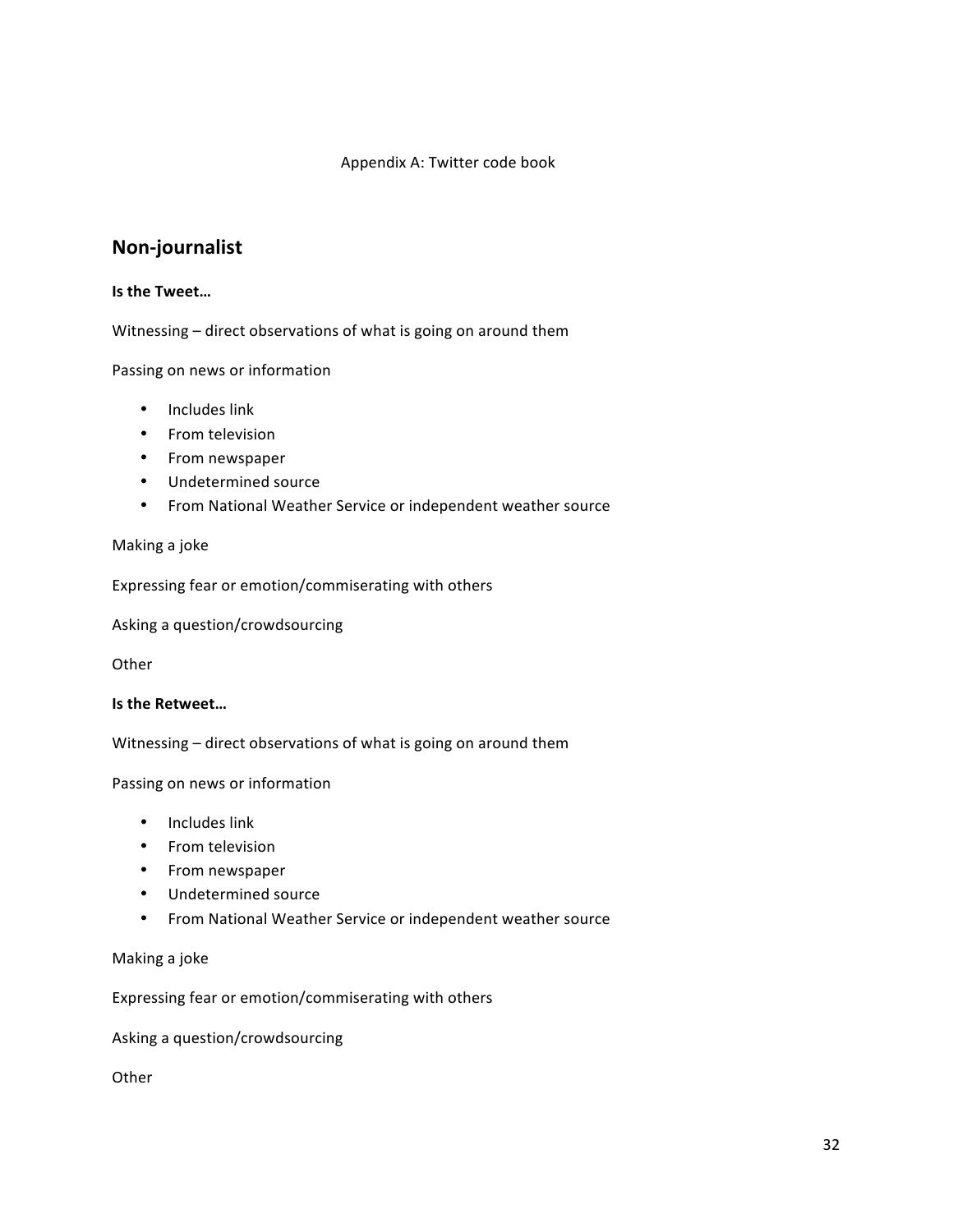## **Is it a response to another person**

## **Response to a journalist**

Witnessing – direct observations of what is going on around them

Passing on news or information heard from another source, e.g. the television

Making a joke

Expressing fear or emotion/commiserating with others

Asking a question/crowdsourcing

## **Journalist**

## **Is the Tweet...**

News and information

Making a joke

Expressing fear or emotion/commiserating with others

Asking a question/crowdsourcing

## **Is the Retweet...**

Witnessing – direct observations of what is going on around them

Passing on news or information heard from another source, e.g. the television

Making a joke

Expressing fear or emotion/commiserating with others

Asking a question/crowdsourcing

## **Is it a response to another person**

## **Response to another journalist**

Passing on news and infomtion

Making a joke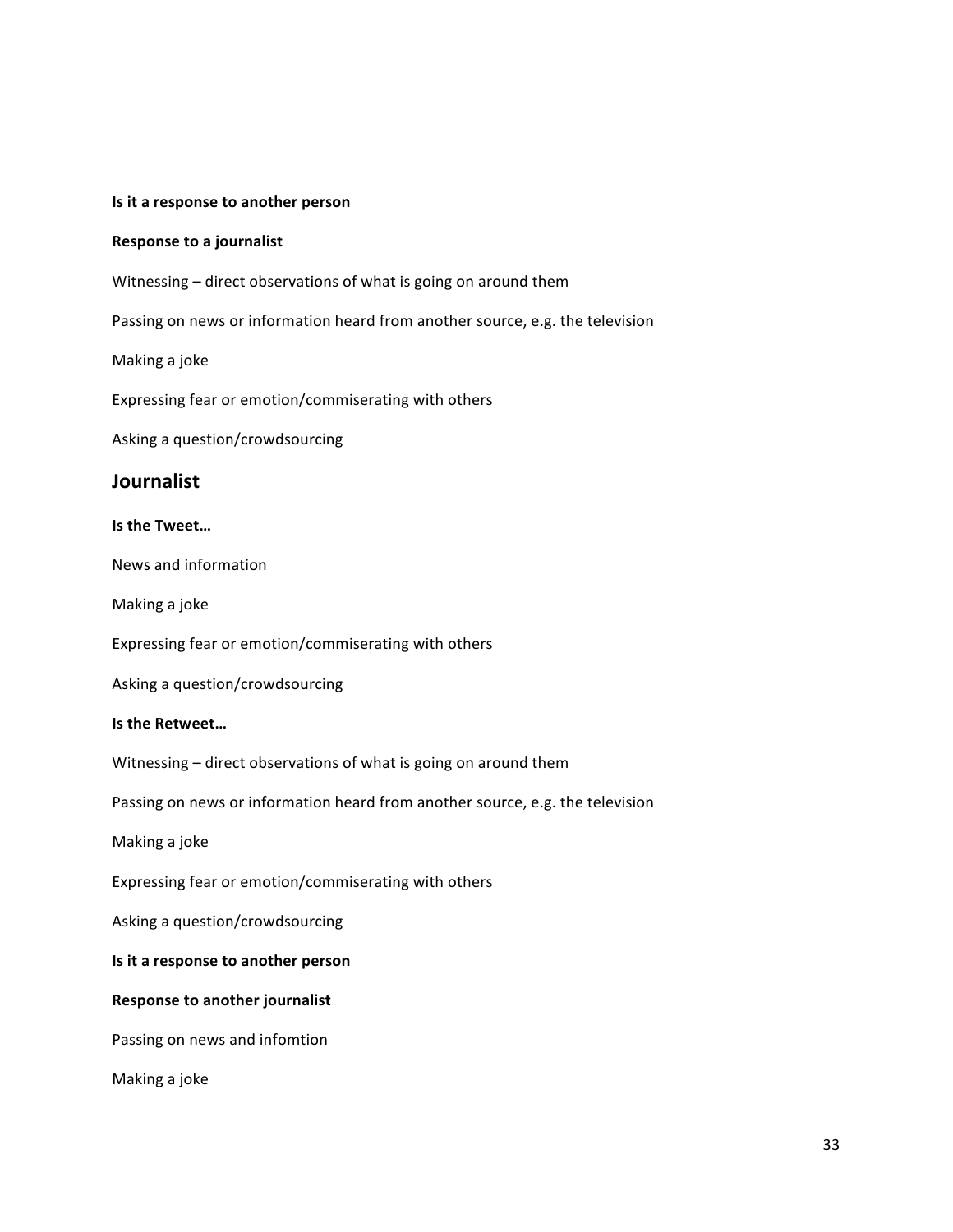Expressing fear or emotion/commiserating with others

Asking a question/crowdsourcing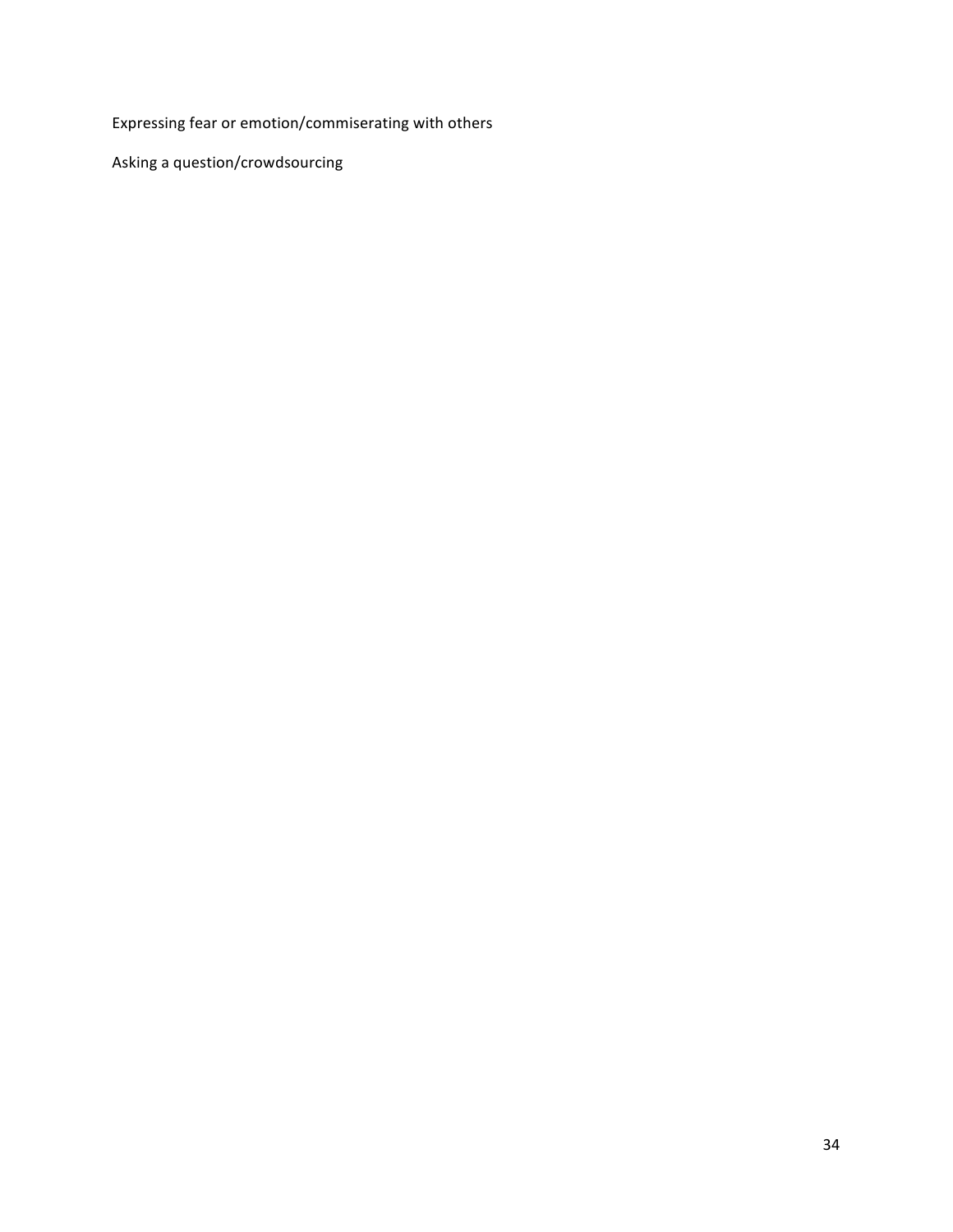## **Appendix B: Interview Questions**

To get started, tell me a little bit about how you used Twitter during the storm.

- $\circ$  What kinds of information did you share with others using the hashtag?
- o What kinds of information did you get from others using the hashtag?
- $\circ$  How much did you interact with others in the community using @replies or Direct Messages during the storm? What tends to prompt you to interact with somebody?

How did you initially find out about the #memstorm hashtag?

What do you find to be useful or valuable about Twitter during an event like a major storm?

What kinds of drawbacks or challenges do you see from using Twitter during an event like a major storm?

Do you think Twitter has any advantages/disadvantages over more traditional sources of news and information?

Did you also follow/interact with any journalists working for local media organizations on Twitter who were also using the hashtag during the storm? If so, was their use of Twitter helpful to you? What do you think is the role of journalists in situations like this? What could journalists do that might add value to the community in situations like this?

Do you think Twitter has changed in any way how citizens of Memphis interact or how they think about their community?

Any other thoughts you would like to share?